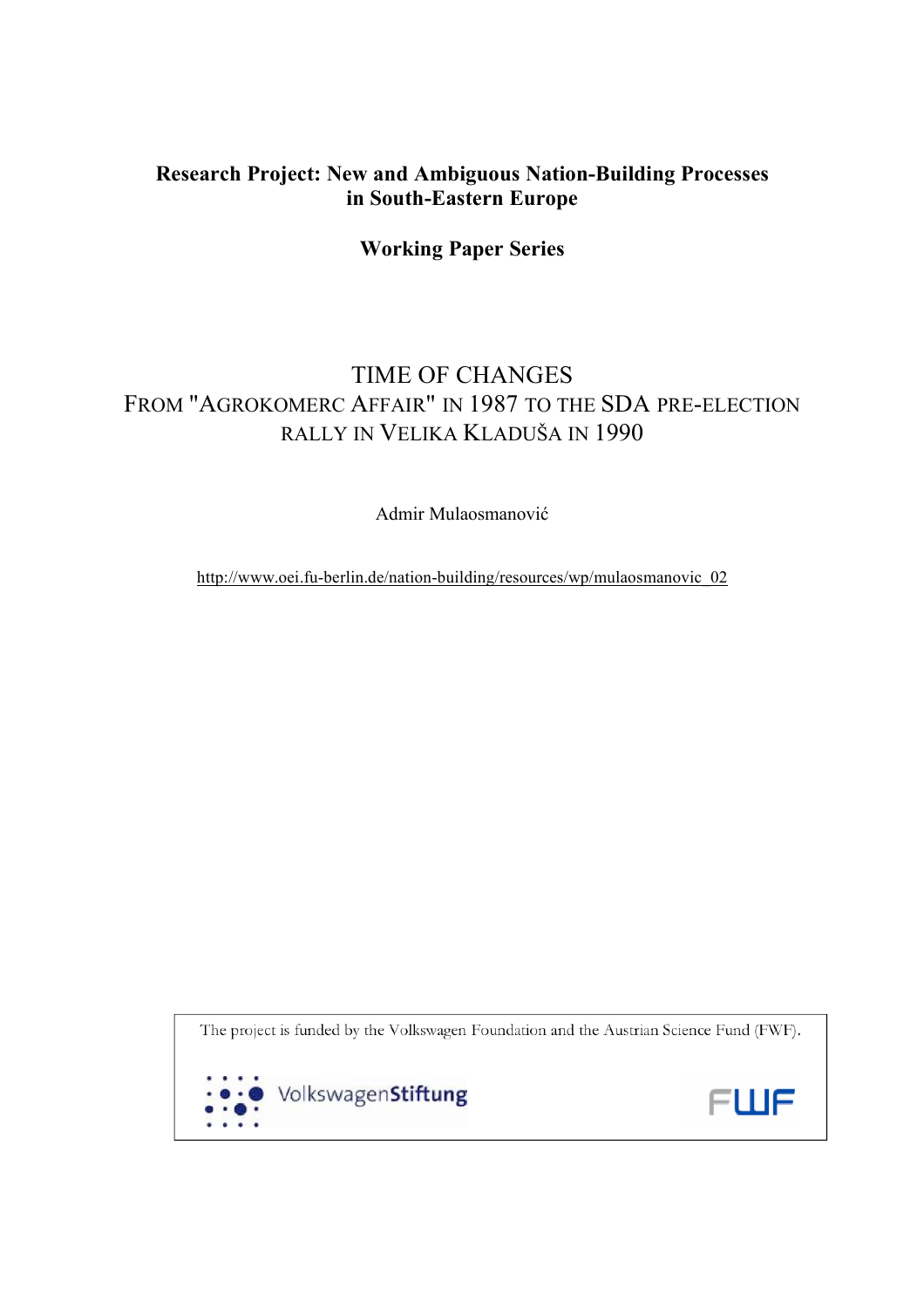# **Time of Changes From "Agrokomerc Affair" in 1987 to the SDA pre-election rally in Velika Kladuša in 1990**

Admir Mulaosmanović

## **Introduction**

In the second half of the eighties, there started dissolution of the single state of South Slavs. This process also brought with it the disappearance of a socio-economic system, Yugoslav socialism, which communists and Communist Party were building in this country from 1945. (KPJ/SKJ<sup>1</sup>). Many are prone to claiming that it was actually Tito's death (1980) that made the dissolution of the single state start. True or not, such a position contains a theoretically important point for deliberation on history and historical processes. It is a question of strength and power of events/personalities, that is, the issue of an impact of a certain event/personality on the currents of history. That theoretical problem, also, appears when we speak about historical development of Bihaćka krajina (northwestern part of BiH with bosniak majority), maybe, with more strength then in other parts of SFRY (BiH).

At the end of the eighties, events unfolded in Yugoslavia one after the other. Many of these events, therefore, had significant impact on both the situation in the state, and the societies<sup>2</sup>, which were directly linked to some of them. However, many processes (social and economic integration, appearance of a single cultural field) abruptly ended. In Bihaćka Krajina, which is my *case study*, it happened with the "Agrokomerc Affair". It was of multiple significance to this area, since it generated several ominous changes.

<sup>&</sup>lt;sup>1</sup> KPJ – Communist party of Yugoslavia, SKJ – League of communists in Yugoslavia<br><sup>2</sup> I use the noun's plural here because I am of the opinion that in Yugoslavia and/or Bosnia and Herzegovina there did not exist one single society, naturally not even within the framework of the national corps, but it was about heterogeneous groups, which may be described by their emphasized regional characteristic (Krajišnik, Šumadinac, Dalmatinac, etc). In some way, only these communities may be seen as the ones with high level of social grouping.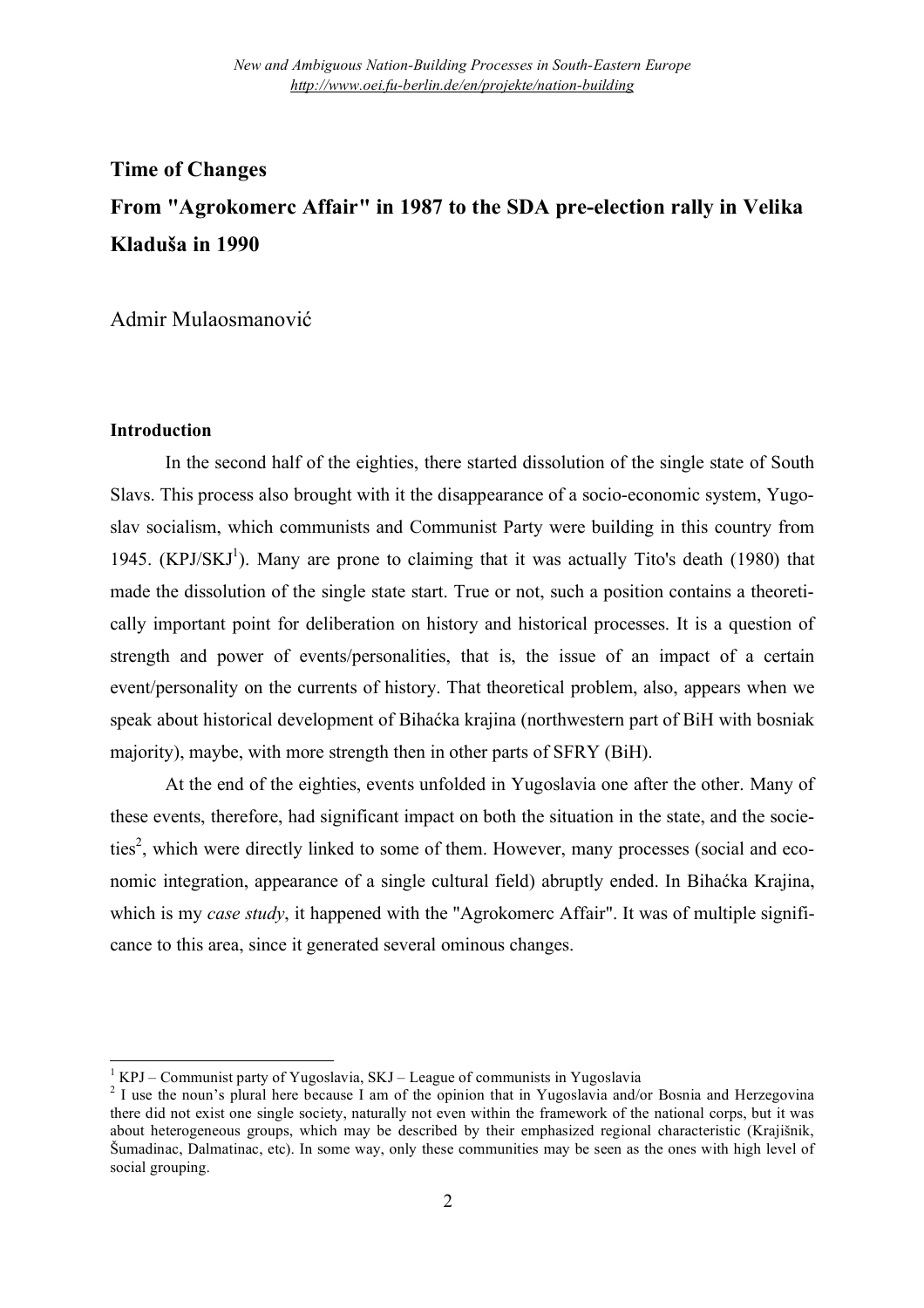At both symbolic, and practical, life, level, "Agrokomerc Affair"<sup>3</sup> meant the end of modernization, and processes related to it. The opening of the Krajina society to the then socio-realistic tendencies, which started in mid-sixties, was interrupted. There was precluded the development of communications, not only related to transportation, but primarily to social communications and exchange, as part of the modernization process (Wheler: 2002, 57). The liquidation of the Bihaćka Bank, which happened due to the bonds' affair in which *Agrokomerc* was involved, as the most important regional financial institution, is the best indicator of that situation, since economic and commercial flows were totally interrupted. Financial insecurity, the characteristic of this area through centuries, and something which in the minds of the population had, until recently, been part of everyday life, was again knocking on the door.

In this article I'll offer insight on the *Affair*, which is produced and started in Yugoslav capital Belgrade, what was beginning of loosing Yugoslav supranational identity<sup>4</sup> among Krajišniks. Thus, SDA pre-election rally in Velika Kladuša (September 1990.), which I also explore in my work, was victorious for re/birth of Bosniaks/Muslims and there is strong connection between those two events. Gallery of figures appears in dramatic ravel what can be hard to follow for those who are not involved in Yugoslav history. Nevertheless, I hope that main narrative, which deals with social changes, will be comprehensive for the readers.

## **The Agrokomerc development and influences on development**

Maybe the best witness to the influence of politics on economic situation, and the terrifying complexity of that influence, is Agrokomerc. On the basis of what happened with this agricultural-food company in 1987, and also its development in the early seventies, it is possible to follow all the power and charge of political influence, when it comes to the economic development of Bihaćka Krajina. It is also possible to detect, although it looks theoretically strained, and has a form of conspiracy theory, the beginnings of destruction of the former state due to changed political relations, and especially due to what was going on in SR Serbia and among Serbian intellectual elite. It is absolutely possible and rational to claim that this example, actually, clearly shows neuroticism of the Yugoslav politics, firstly its militarydefence concept, which, by its projections, as it would prove afterwards, made a disservice to

<sup>&</sup>lt;sup>3</sup> In a separate chapter, I will offer a breakdown of the development of the Agrokomerc factory of Velika Kladuša, and the manner in which this affair was produced. I consider it very important for understanding the Krajina society generally, and all the changes and earthquakes that happened, and are still present in Bihaćka<br>Krajina, and among other things, concern the Bosniak nation construction.

 $4\text{ It}$  is better to say that was start point of loosing faith in yugoslavism for muslim population of Krajina.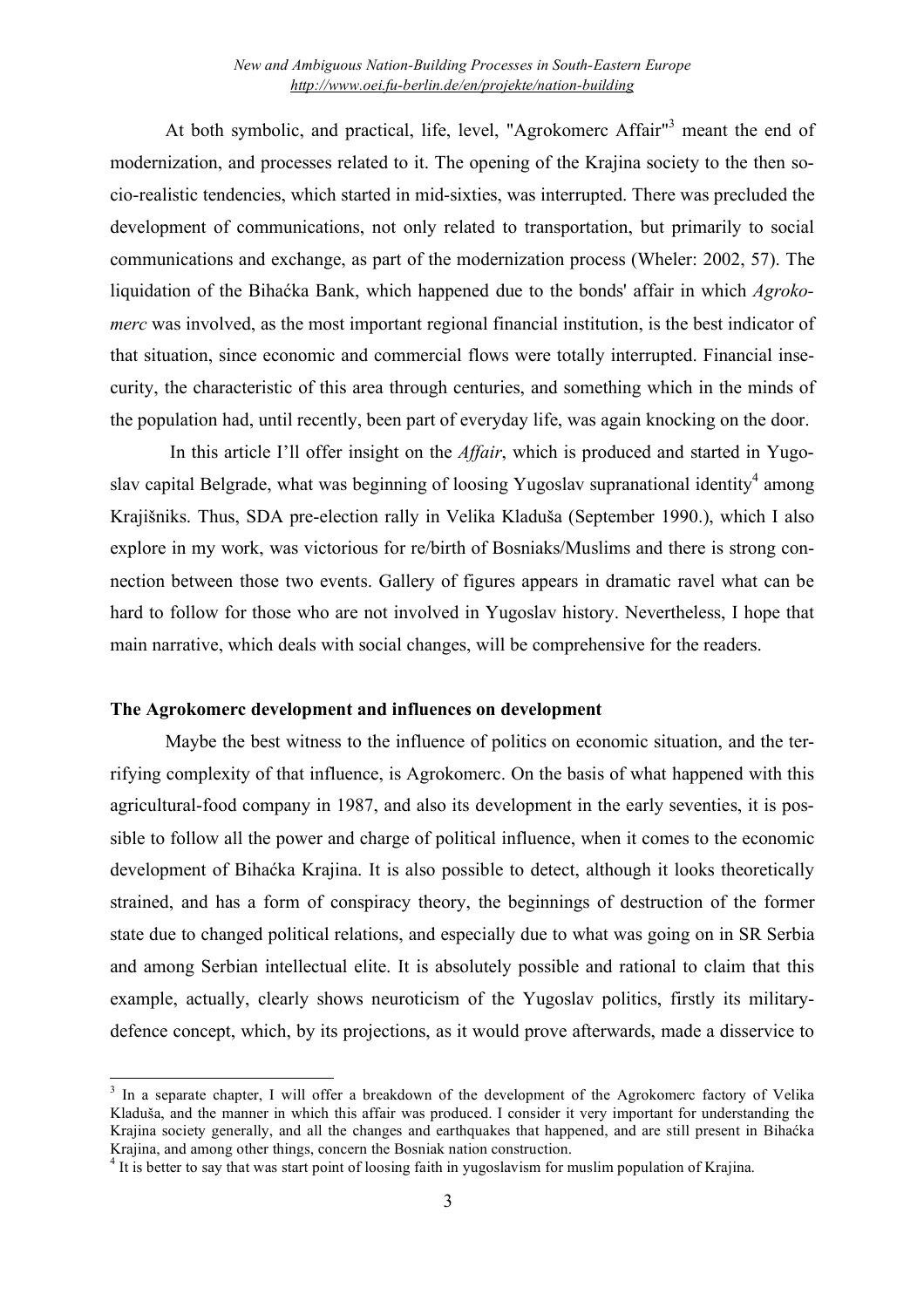the areas of strategic importance for potential military operations (defence from the East or West), while in the changed political realities formed after already mentioned Tito's death (1980), those areas were becoming extremely vulnerable, and susceptible to all sorts of manipulations.

A broader reflection upon the development of the factory is necessary for the purpose of understanding how the modernization process in Bihaćka Krajina unfolded, in which Agrokomerc played a leading role. The path the factory followed, from its beginning to its end, is a specific conjuncture, which transformed the Krajina society and was to introduce it into new social realities. In the seventies and eighties of the 20th century, it was actually happening, despite all the difficulties of the Yugoslav socialism.

Bihaćka Krajina was one of the most important areas for the army, therefore the influence of military establishment was huge, and it was crucial for its commercial and economic progress. Having cooperated with the Army, this region positioned itself under the aegis of the circles in JNA (*Yugoslav Liberation Army)*, and in such manner, established links which could not easily break. Potential weakening of the Army would weaken the very region, which happened in the end, and Agrokomerc was a personification of all these relations, and situations. Therefore, due to the entirety of social life, and unique path of the modernization processes in Bihaćka Krajina, Agrokomerc may be considered, as academician Muhamed Filipović said, "an example of the negative influence of command economy, and political and social relations based on it, which were the product of interests of a certain political oligarchy". (Filipović: 2007, 78.)

The factory was founded in 1969, having grown from a general agricultural cooperative, a form of agricultural action established in former Yugoslavia, which was an attempt to include the farmers into the process of production, and product placement.<sup>5</sup> This agricultural cooperative's headquarters was in Maljevac, in neighboring SR Croatia, close to its border with Bosnia and Herzegovina, and was afterwards moved to Velika Kladuša. Till 1972, the factory's name was Agromerkantilija. In 1972, its name was changed to Agrokomerc.<sup>6</sup> Both names were to show that agricultural production, but also the placement of the products, was

<sup>5</sup> AFBH, MB (1987), 318/87 <sup>6</sup> Krajina, 18.9.1987. (Kako je Fikret "gradio" komunizam) *(How Fikret "built" communism)*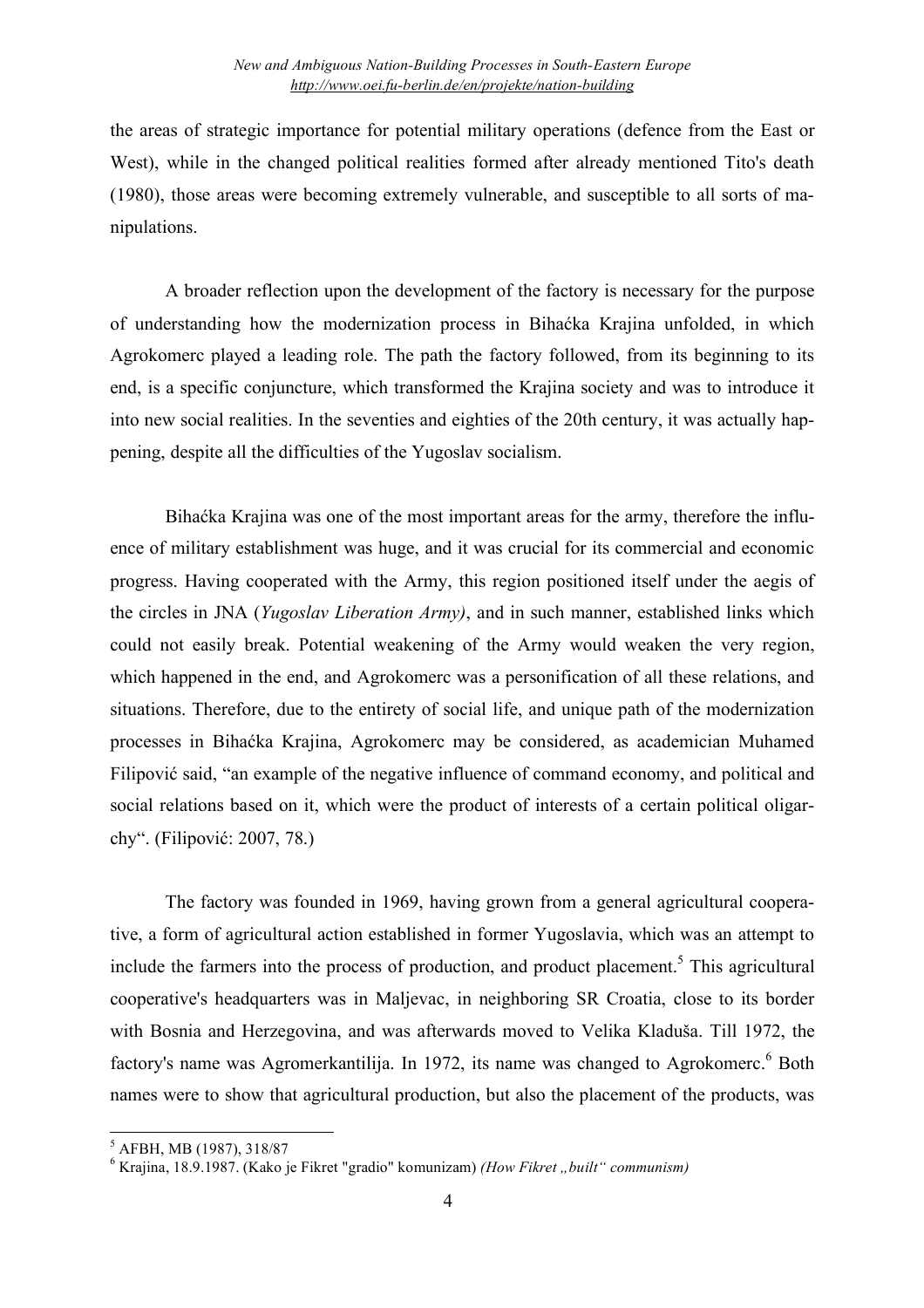something which would determine a character of the factory, and that it was the direction of its development. The characteristic of the development of the Velika Kladuša municipality was also that no "giants"<sup>7</sup> came to this area with its capacities, which was the official economic policy of the Bosnian and Herzegovinian political leadership. It certainly sheds different light on the then economic flows in the Bihaćka Krajina area.

Agrokomerc developed on the area of 668 square kilometers, while AIPK and UPI, the two biggest BH agricultural companies, covered 10 377, actually 11 099 square kilometres (Uzelac: 2005, 219-220). The size of population was approximately proportionate to the spatial relations. In the overall investments, not only the ones from the Fund for Underdeveloped, in the period between 1981-1985, Agrokomerc participated with 22,8%, and only AIPK was ahead of it with 24,1% participation (Uzelac: 2005, 219). This data also very clearly shows that the Velika Kladuša giant had a very good "background infrastructure". If we add to it the claim by Milan Uzelac $8$  that the best loans were given to Agrokomerc, then it is absolutely clear that this factory enjoyed a special status (Uzelac: 2005, 273).

Taking into account that the majority of the agricultural production in this area was based in the individual sector, huge attention was given to the cooperation with households. Cooperation was an important segment for the progress of Bihaćka Krajina, which was one of the most backward areas in the whole of Yugoslavia. Emancipation of the population, as much as economic prosperity, happened through involvement of a great number of the Krajina families into social flows. Before, the population moved within its properties and villages only, and in this period it started to function in a broader area. They got to know the functioning of institutions, the norms, and laws. In one word, they were becoming a part of a larger community. The majority of them started to send their children to school.

Several discussions I had with very important informants, Mujo Koštić<sup>9</sup> and Fikret Čelebić<sup>10</sup>, contributed a lot to my understanding of the power of this factory, and the ways it

 $\sigma$  Giants were biggest state factories which had a possibility to dislocate their production in smaller communities. It was, according to strategy of Bosnian government, its obligation. <sup>8</sup> Milan Uzelac was member of Bosnian presidency and one of the strongest Bosnian politicians when Affair

starts.<br><sup>9</sup> Mujo Koštić was Fikret Abdić's spokesperson, and his chief of staff. Upon his insistence, I did not record our

conversation, which happened in Sarajevo on June 28, 2007.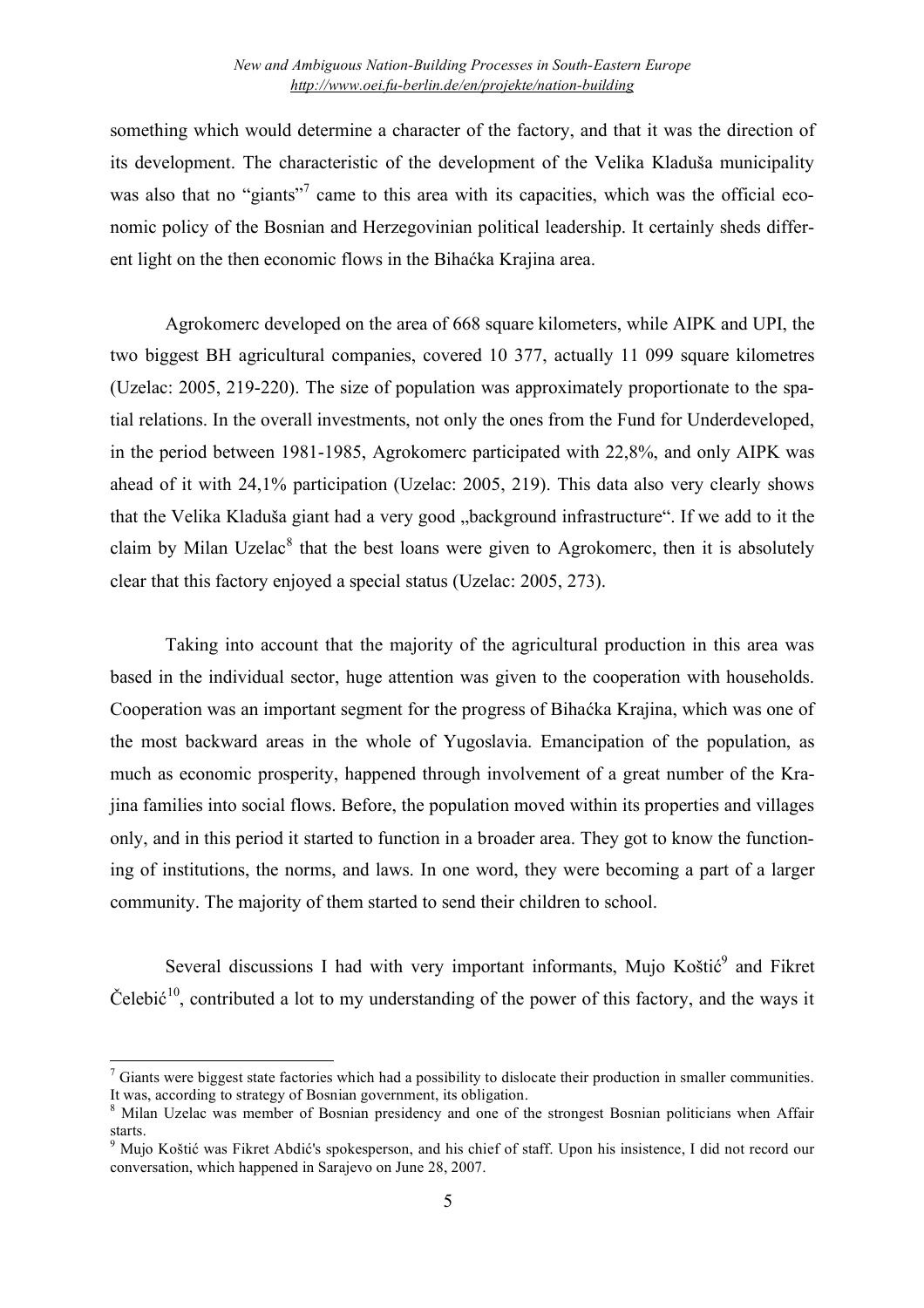functioned. Apart from having been involved in industrial espionage and "copying" of recipes (the most interesting product, Vegedor, was a copy of Vegeta $^{11}$ , and there was the whole series of such products), it paid retired scientists to disclose certain production secrets, bribed everyone, including OUN officials (Organization of United Nations), for the purpose of getting certain programs. So it happened that because of selling its goods to NATO (North Atlantic Treaty Organization), and some other structures, it bribed a UN expert, who was in Istria (Croatia), with a yacht he wanted to have. In the action of bribing, the main role, to the benefit of Agrokomerc, was played by JNA. Also, the main Dalmatian food supplier, Brodokomerc from Rijeka, gave it the opportunity to itself determine the percentage of the Agrokomerc food that would be sold in shops and hotels in Dalmatia, and what was left, was to be distributed to other agricultural-food producers from the country. They stated that Podravka suffered most from the power of Agrokomerc, which, without any problem, and instead of the Koprivnica producer, could have placed as many of its products as it wanted. When the affair started unfolding, "Brodokomerc" was criticized for the specific cooperation it had with Agrokomerc, which it explained in an absolutely simple way. The Velika Kladuša giant was the best business partner in Yugoslavia and it was easiest to work with it.<sup>12</sup>

The working group established by the Executive Council of SR Bosnia and Herzegovina on June 5, 1987, collected numerous statistical indicators of the factory's development. The head of the team was Kasim Umičević, the deputy governor of the People's Bank of Bosnia and Herzegovina (Dodik: 2003, 85). This was the first concrete measure the Bosnian-Herzegovinian leadership undertook in the attempt to get a realistic picture of what had happened, and what was going on in Agrokomerc. The analysis was completed on July 28, 1987, and referred to the period 1981–1985. Somewhat earlier, on March 17, 1987, the Commission for Agrokomerc was formed, which was under jurisdiction of the Republic's police, that is the Department of State Security (Dodik: 2003, 30). The work of this government body was the most important with regard to the Agrokomerc Affair, and the way the affair was initiated. The fact that the role of the Republic's police became so important that almost nothing could have been resolved without Duško Zgonjanin, the head of the Department for the State Secu-

<sup>10</sup> Fikret <sup>Č</sup>elebi<sup>ć</sup> was, for some time, <sup>a</sup> director of OUR Transport (*organization of associated work*) in Agrokomerc, and my conversation with him helped me a lot, although he gave general indicators of the cooperation between JNA and Agrokomerc. Upon his insistence, I did not record our conversation, which happened on August 28, 2007 in Bihać.

<sup>&</sup>lt;sup>11</sup> It is spice, very popular among Yugoslavs.<br><sup>12</sup> Vjesnik, 13.9.1987. (Drugi "komerc") *(The second , comerc*")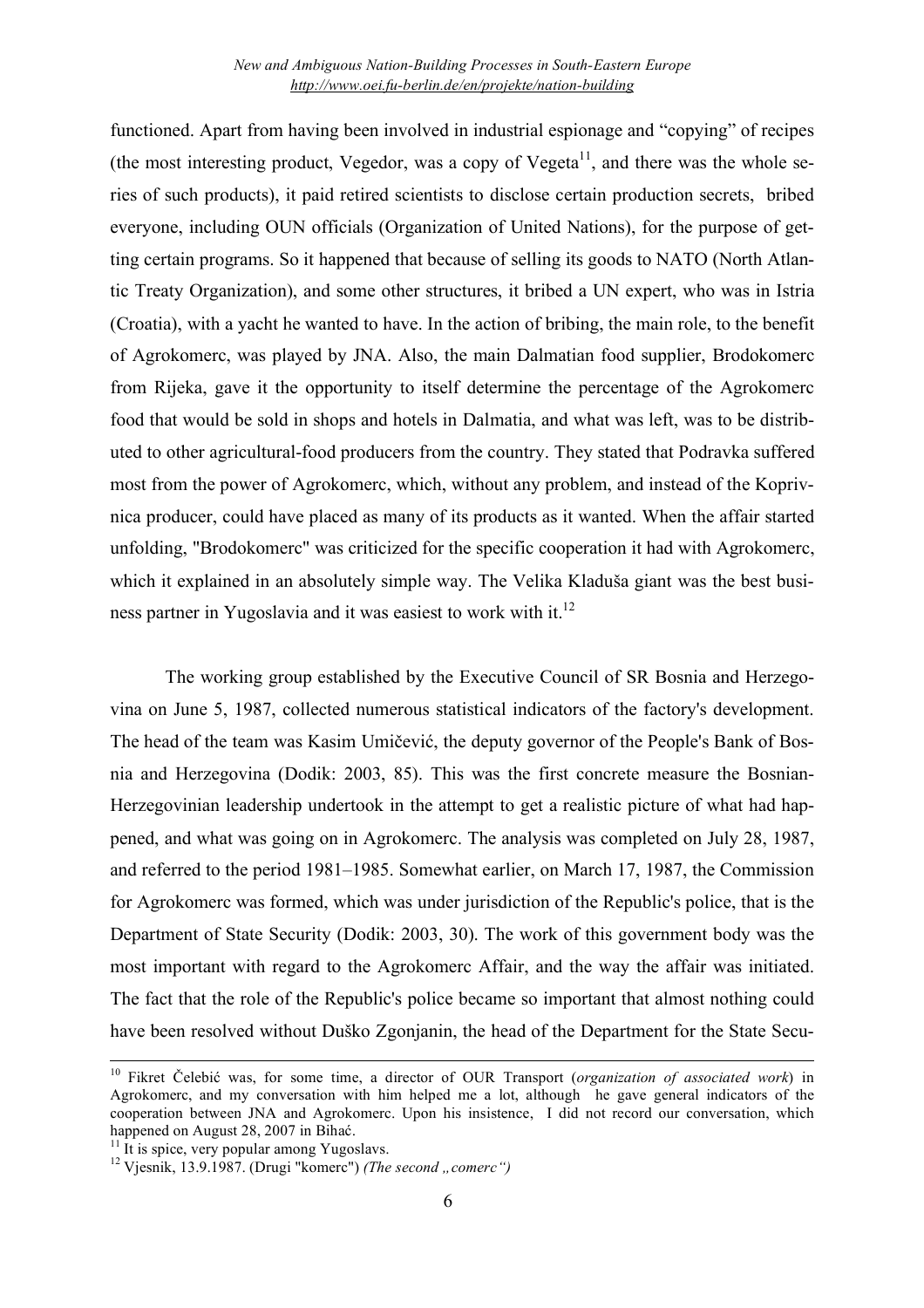rity (SDB) having been present at all political forums, is a sufficient indicator of the situation in Bosnia and Herzegovina during 1987 (Uzelac: 2005, 183).

The analysis of the Working Group of the Republic's Executive Council showed that from 1982 to 1986, average annual rate of production increase in Agrokomerc exceeded 10%, while the export tripled from 1984 on.<sup>13</sup> All this indicated that the factory's business was positive, and that it was export-oriented. Overall income in 1985 was 132,721 million dinars, and in 1986 it was 332,385 million dinars. In 1986, export's value was around 42 million dollars<sup>14</sup>. The Federal Secretariat for Finances gave information that in 1986, the company was passive export wise. It imported goods whose value was 120 million dollars, while it exported goods (mainly not from its own production) of the value of around 70 million dollars (iron, sugar, corn)<sup>15</sup>. These data provided by the Federal Secretariat for Finances, especially for 1986 and II and III quarter of 1987, were actually more accurate, because Agrokomerc did indeed export products of other companies, among which concrete steel produced in the Zenica Steelworks mostly, and it was exported through the Rijeka harbor.

There are several different opinions on the period during which Agrokomerc and SR Bosnia and Herzegovina disagreed with regard to development plans for the Velika Kladuša factory. The economic stabilization program prepared by the Kraigher Commission (DPES) was certainly one of the delimiters, taking into account that it insisted on reducing the investments. With regard to that, the Central Committee of SK *(Communist Party)* (CK SK BIH) passed the Action Plan with guidelines on investments. Among other things, Agrokomerc was also suggested to "slow down" and reconcile its development with the regulations of the Commission and potentials of SR Bosnia and Herzegovina<sup>16</sup>. These guidelines were not accepted by the Agrokomerc Business Board, and the factory's policy followed a different path. Therefore, at its session on July 19, 1984, the Executive Council of Bosnia and Herzegovina warned Agrokomerc that it could not go for new investments, which was in compliance with the Republic's leadership policy<sup>17</sup>. It requested that the management first works on consolidation, and then thinks about further development. Since the factory did not respond to the calls

<sup>&</sup>lt;sup>13</sup> AFBH, MB (1987), 318/87<br><sup>14</sup> AFBH, MB (1987), 318/87<br><sup>15</sup> AFBH, MB (1987), 307/87<br><sup>16</sup> 10. session of CK SK BiH, 25 – 26.<br><sup>17</sup> AFBH, MB (1987), 309/87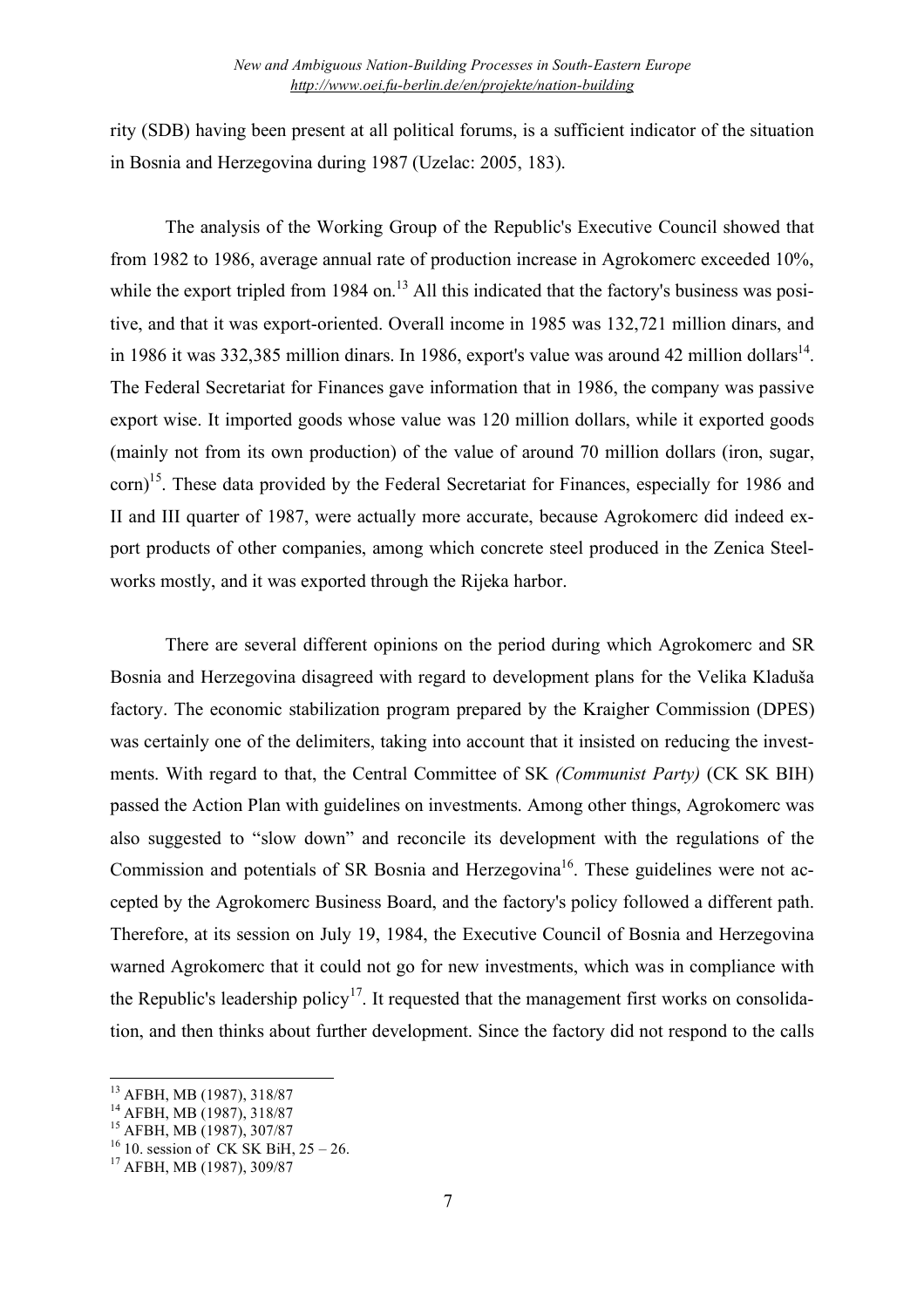from the Executive Council of Bosnia and Herzegovina, it was warned again in September 1986 to harmonize its development<sup>18</sup>. As stated in the document, at that time, Agrokomerc attacked Bosnian-Herzegovinian leadership for the step-motherly attitude of the Republic toward Krajina<sup>19</sup>.

The president of the Business Board of Agrokomerc, Fikret Abdić, claimed that the support of Bosnia and Herzegovina to his factory started diminishing from 1979, while Milan Uzelac states that the best investment resources from 1980 to 1985 went indeed to that factory (Uzelac: 2005, 273). These positions are not irreconcilable, and are contradictory only at first sight. Although Agrokomerc received the best loans, it did not receive them from Bosnia and Herzegovina, but from the other side. That is what Uzelac failed to mention, although he knew what the situation was like with regard to investments in Agrokomerc.

That is the reason Ivan Brigić, a member of CK SKJ-u *(Central Committee of the Yugoslav Communist Party)* from Bosnia and Herzegovina, at the well-known session of this political body on September 8, 1987, said that Agrokomerc had provided resources from outside Bosnia and Herzegovina ever since  $1984^{20}$ . According to him, that is when the Krajina giant and the Republic separated. Also, very reasonable question was posed by Petar Dodik<sup>21</sup>, a member of the SR BIH Presidency. He asked about where did Abdić find all that strength to defy everything, and push for his own concept! $^{22}$ 

Dodik's claim was true, and everyone who met Abdić could feel his despostism, especially the representatives of economic subjects from Bihaćka Krajina. Velika Kladuša, which is interesting, had ceased to be among "underdeveloped" even in 1979, and yet, Agrokomerc kept receiving resources from the Fund for Underdeveloped. Brigić's position was actually based on his information about the business performance of Agrokomerc after 1984, and he detected well the time when the stronger financing of Agrokomerc by others started, although it is not true that it had not happened in earlier times. It was connected to a very important military issue, about which more will be said afterwards.

<sup>&</sup>lt;sup>18</sup> AFBH, MB (1987), 318/87<br><sup>19</sup> AFBH, MB (1987), 318/87<br><sup>20</sup> AFBH, MB, 179/87<br><sup>21</sup> He, also, wrote a book about Agrokomerc and gave his view on Affair.<br><sup>22</sup> AFBH, MB, 313/87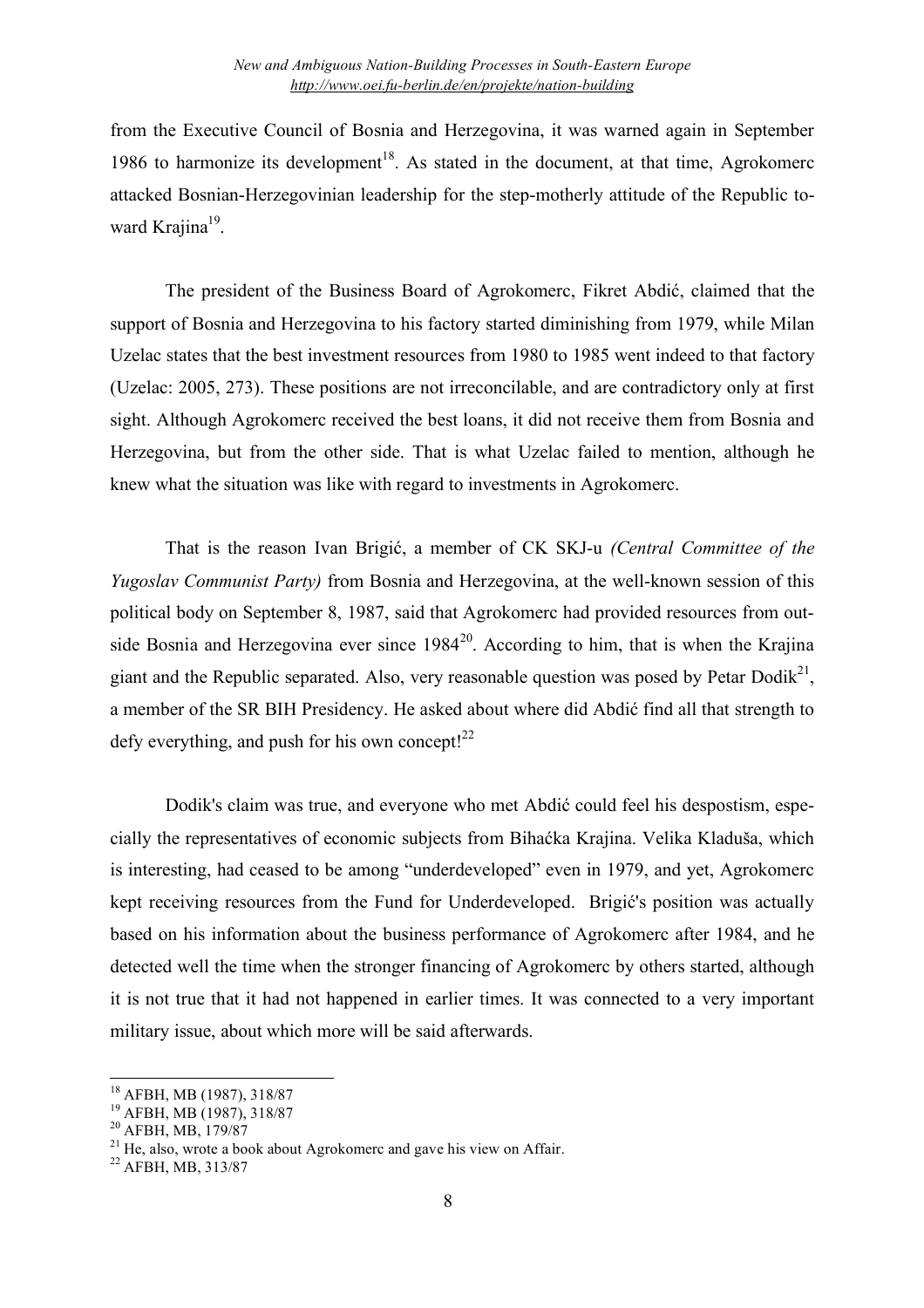Due to difficult economic situation in Yugoslavia, and also a rigid politics of the BH leadership, especially when it was about implementing DPES, there started the game with bonds. Director of the Internal Bank, Alija Alešević, claimed that from 1978 till 1987, not even one month passed without bonds having been issued, which caused "siphoning" of operating resources into investments. $^{23}$  In 1983, there started intensive use of bonds, while in 1980, there happened the first affair when the director of Bihaćka Bank, Esad Mujakić, fired the director of the branch office in Velika Kladuša, Hasan Mehić<sup>24</sup>. Intensified use of bonds, therefore, matches Brigić's position on provision of resources from outside Bosnia and Herzegovina. This "first affair" ended in such a manner that Bihaćka Bank bought all the bonds that Agrokomerc subsequently paid. The public knew nothing about it, and the case was soon forgotten. Journalist Amira Bajrić who used the documentation of the bank and spoke about the affair from 1980, afterwards asked herself how would things be resolved<sup>25</sup>. From what was going on in the fall of 1987, it was obvious that many things were very much different compared to 1980, which the journalist herself could not have presumed. In 1980, the game with bonds was not of the scope of the one from 1987, and there was not a huge amount of resources that would be the subject of speculation. Still, it can be concluded from this example what was the principle of Agrokomerc's business, and how it observed the law. More or less, in 1987 the same situation happened, but it was about a much bigger amount. The difference was only in the fact that in 1980, the subject that provided resources for Agrokomerc had political power and could have controlled the situation, while in 1987, he was not in a favourite position, and was powerless.

There is yet another segment important for Agrokomerc business performance. Atomized property in individual sector represented a problem for the authorities, which tried to raise the level of agricultural production. Very often, at the most important forums, a need for association was emphasized, and there were attempts to find modes for that association.<sup>26</sup> It was also the conclusion of the Commission that analyzed the agricultural situation at the 7th Congress of SK BIH held in May 1978, which supported the planned objectives defined ten

<sup>&</sup>lt;sup>23</sup> Krajina, 17.06.1988. (Trećeoptuženi otkriva karte) *(Third defendant opens his cards)*<br><sup>24</sup> Krajina, 11.09.1987. (Poigrali se i 1980.) *(They even played in 1980)*<br><sup>25</sup> Krajina, 11.09.1987. (Poigrali se i 1980.) *(Th* 

*task)*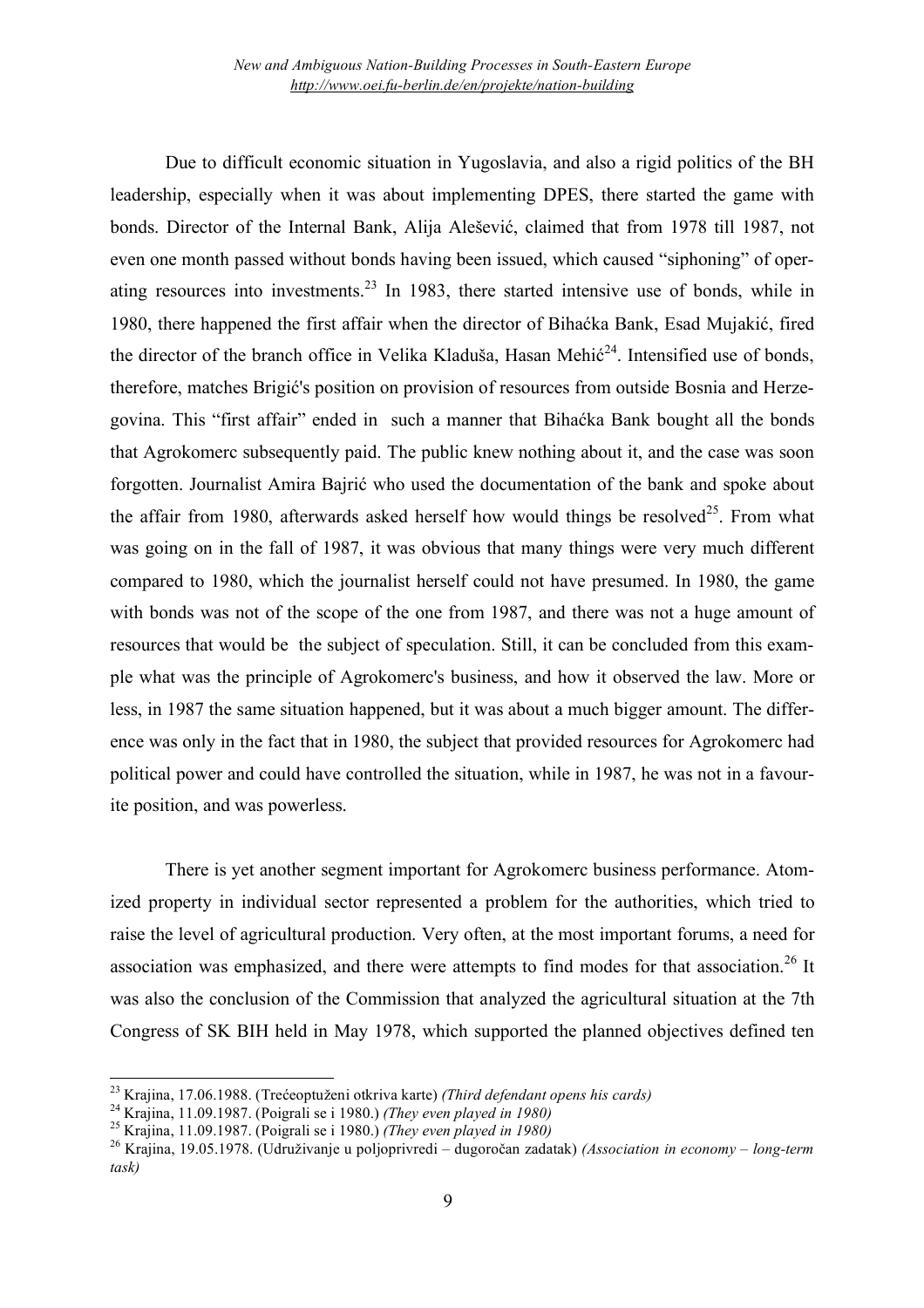years ago. One of the logical steps for Bihaćka Krajina was the merger of Kladuša's Agrokomerc with PPPK Bihaćka Krajina, since they were the two most important agricultural companies, which could have been complementary to each other.<sup>27</sup> Capital investments, according to the Bihać economists, could not have been sufficient for the development of the food industry, therefore the merger was necessary. It particularly referred to the question of land which PPPK Krajina had, and which Agrokomerc needed. Still, such a form of cooperation was smoothly rejected by Agrokomerc, and Fikret Abdić called rumours about the merger illintentioned.<sup>28</sup>

Although they did not want to cooperate with PPPK Krajina, without any authorization and without any problems, Agrokomerc took their land in Cazin for their purposes! This happened in September 1984, and it all ended with charges brought a year after, in September 1985.<sup>29</sup> The epilogue is that the discussion on this started only when Agrokomerc Affair started, and when this factory ceased to enjoy political protection. The attitude of Agrokomerc toward PPPK Krajina is a good indicator of an attitude of the Velika Kladuša giant toward all the factories in that area, irrespective of the economic branch they came from. Namely, Agrokomerc was developing, so that in the middle of the eighties, it had, apart from agricultural-food industry, very good transportation means and construction-design industry. Everyone who stood in its way, was accused and punished, and the best example is a construction company Grupkes headed by Mr. Muhamed Talakić<sup>30</sup>.

The question open for almost a decade, the merger of the two agricultural-food companies, culminated, therefore, in 1986, the year which was very important for Agrokomerc. Namely, the new investment cycle was to start, and there was a problem of not having enough money, and the situation could have even been described as quite alarming. It was also the period of intensified construction of infrastructure, for which the resources, 15 billion old dinars, were provided by self-contributions, while 70 billions were planned to ...somehow be found from somewhere<sup>31</sup> This fourth phase of the development of Agrokomerc would have been successful if it had happened several years earlier, taking into account the then constella-

<sup>27</sup> Krajina, 05.12.1980. (Šanse <sup>u</sup> saradnji "Krajine" <sup>i</sup> "Agrokomerca") *(Chances in cooperation between Krajina*

<sup>&</sup>lt;sup>28</sup> Krajina, 21.02.1986. (Otpori sa prizvukom ličnog) *(Resistance with a hint of personal)*<br><sup>29</sup> Krajina, 11.9.1987. (Kad Fikret zaore) *(When Fikret starts tilling)*<br><sup>30</sup> Krajina, 8.1.1988. (Stara pjesma novi izvođači)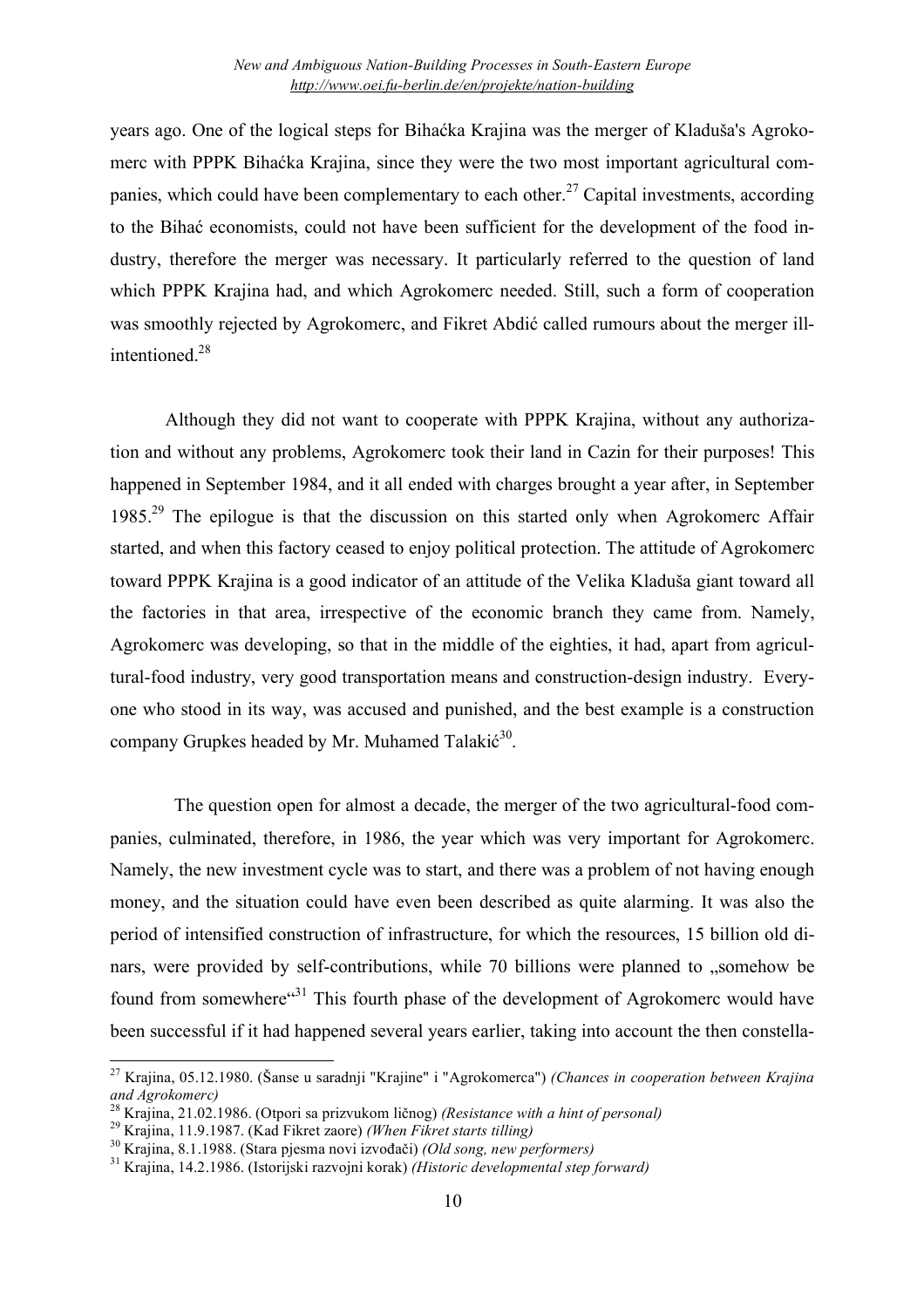tion of relations in Yugoslavia, and untouched power of Agrokomerc supporters. In 1986, Bosnia and Herzegovina was under the stronger supervision of Serb ideologists, and its every error was thoroughly analyzed with a wish to be used for their goals.

#### **Influences on development**

One segment is very important when we talk about Agrokomerc development. The already mentioned lack of capacities of big factories in the Velika Kladuša municipality was compensated with the construction of their own company. In order for a municipality to economically develop in such manner, a special support was needed. Very early, Armed Forces of SFRY (OS), actually the two components of which OS consisted, Territorial Defence (TO) and Yugoslav Peoples' Army (JNA) interfered with the development of Agrokomerc. That this interference was in variance with official policy and economic developments is clear, even on the basis of several short sentences in the daily Oslobođenje, about the visit of a very important delegation, headed by Hamdija Pozderac, to Velika Kladuša and Cazin.<sup>32</sup> The goal of this visit in June 1971 allegedly was to visit soldiers' organizations in this area, and while there, to examine the capacities of these municipalities for the development of agriculture and forestry.<sup>33</sup> Lieutenant-general Franjo Herljević<sup>34</sup>, the commander of the headquarters of the BiH People's Defence Force, major-general Nikola Prodanović, Dragan Rodić, the secretary of the BiH People's Defence Secretariat, Ratomir Fuks, the secretary for agriculture BiH, and Šukrija Bijedić, this area's deputy in the BiH Assembly were in the delegation. The two-day visit of such a senior delegation was certainly to draw the attention of the public, but the report about it was only couple of sentences long, placed in a page corner in the Sarajevo daily "Oslobodjenje" without any photos added. This delegation could have been considered the top leadership that commanded the Republic's Army, that is the TO (Territorial Defence), which indicated the character of the Agrokomerc rise.

So, this example should be used for better understanding of the very development of Agrokomerc, which de facto was becoming a part of the JNA (Yugoslav Peoples Army), that

<sup>&</sup>lt;sup>32</sup> Oslobođenje, 14.6.1971. (Borci u centru pažnje) *(Soldiers, center of attention)*<br><sup>33</sup> In Cazin and Velika Kladuša, forestry cannot develop for the simple reason which is that this area has no mountains, and the land there is good for agriculture and orchards. In Cazin, there was a nursery, which was a specific "Šipad" logistic support to the forestry development in Bihać, Bosanska Krupa, Bosanski Petrovac and Kljuc.<br><sup>34</sup> Franjo Herljević came to Bosnia and Herzegovina with a task to organize the Republic's TO. Before that, he

was a minister in the Federal Department of Interior.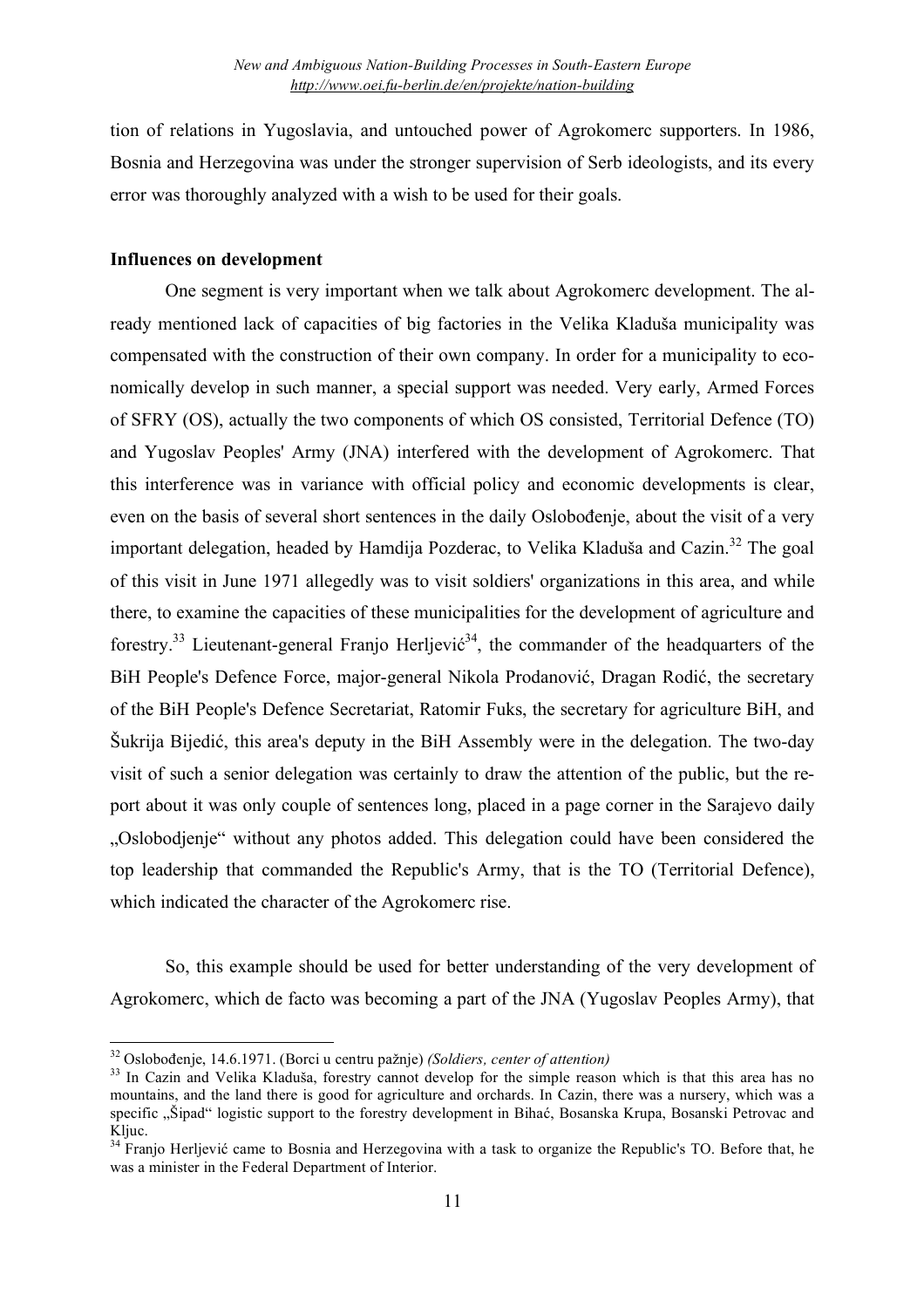is the part of Armed Forces, when the arms industry was in question<sup>35</sup>. I will support this position of mine with the facts in the text to follow, which are narrowly connected to the defence system that was being constructed in Yugoslavia. When speaking about the Agrokomerc clan, Milan Uzelac offers his position that it was established in the beginning of the seventies, in any case not earlier than 1970 (Uzelac: 2005, 221). With this position, Uzelac, to a certain extent, confirms that Agrokomerc started to develop separately from the time of its relocation to Bosnia and Herzegovina, by which the relocation of the agricultural cooperative from Maljevac, in Croatia, to Velika Kladuša could also have had completely new connotations.

There are several facts that confirm the Agrokomerc's connection with JNA (Yugoslav Peoples Army), which, as admiral Mamula confirmed, had "direct cooperation with the economies of the republics" anyway, and was even the best business partner with whom many in Yugoslavia wanted to cooperation (Mamula: 2000, 287). Petar Dodik, the member of the Presidency of SR Bosnia and Herzegovina, when thinking "Agrokomerc Affair", and writing a book about it, concluded that it had to be the case that Agrokomerc received resources through "certain" connections, unclear and unknown to him (Dodik: 2003, 44). Milan Uzelac, the former Bosnian politician who at the time of the Agrokomerc Affair held the office of the president of the CK SK BIH Presidency, was of the similar opinion. His conclusion was that Agrokomerc very early started its development on a ..different track (Uzelac: 2003, 256). This conviction of Uzelac corresponds to his opinion on the existence of the Agrokomerc clan as of early seventies. Uzelac emphasizes that it is interesting that Fikret Abdić did not fight for the position of Agrokomerc at the Central Committee (CK) sessions, or sessions of the Assembly, which would have been normal, and takes this fact as a proof of the existence of the clan, which was resolving the problems of Agrokomerc outside the system. (Uzelac: 2003, 215). When discussing the position of Uzelac, the problem is his strong insistence that the clan existed, and that it was led by the Pozderac brothers. According to him, everything was coming from that "kitchen", and everything ended with it. Of course, it is only partially true, and the essence of the factory's development, and the affair, was neither discovered, nor described in his book. It was actually unrealistic to expect from Uzelac to be honest and contribute to getting to know the real truth about the affair, since he was also involved in the Greater

<sup>&</sup>lt;sup>35</sup> JNA Arms Industry was focused on the production of arms and tools, and that is what is defined with this term: arms industry. However, in the General Staff they also had to take care of food for the Army, and thanks to Hakija Pozderac, Agrokomerc imposed itself as the right solution. This actually made this factory strategically important for the Army, and its importance only increased with time.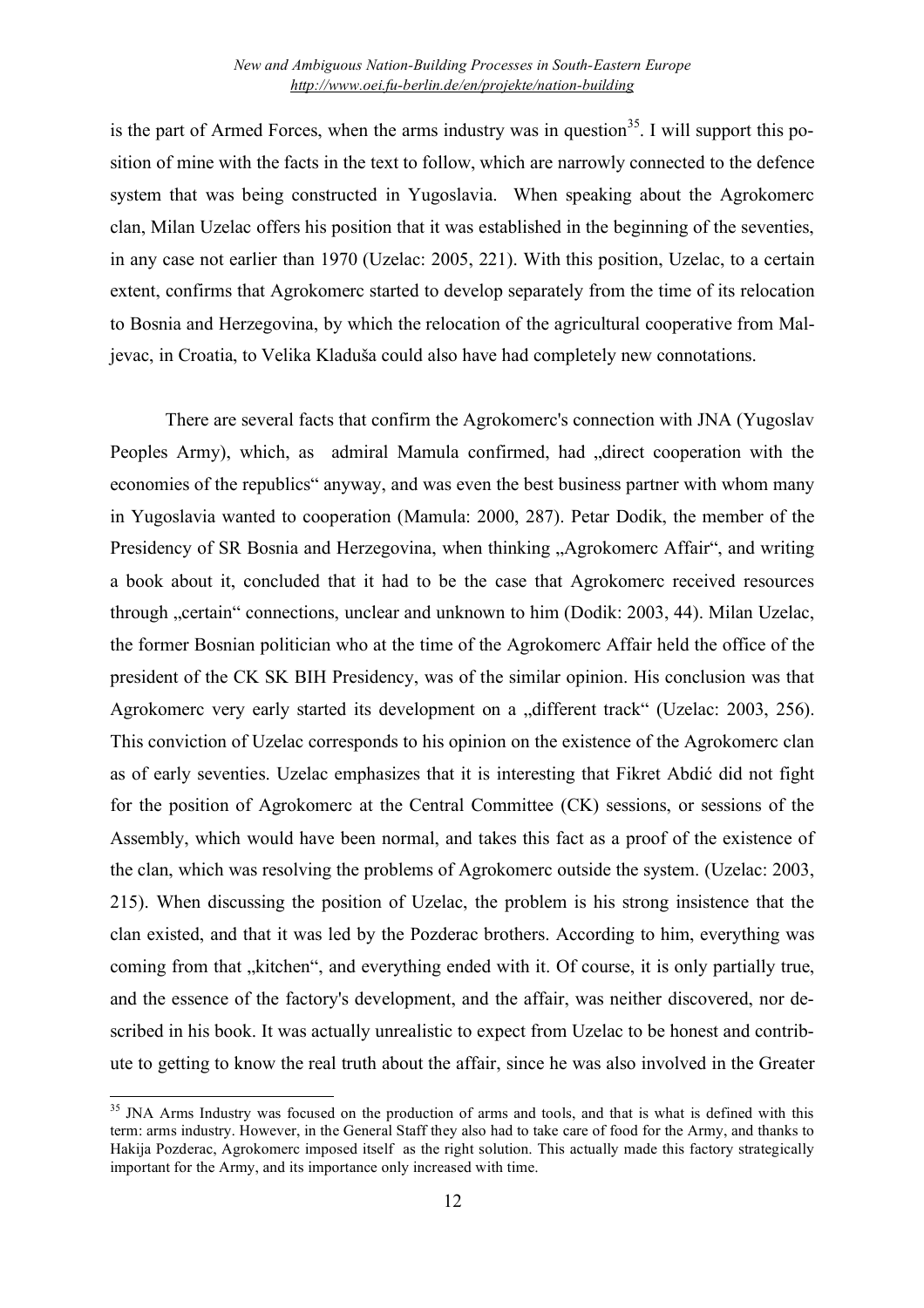Serbia project, consciously or unconsciously, which was confirmed by some of my interlocutors who were in the very center of events at the time of the affair (Enver Ramić, Ismet Hrle). The same conclusion was drawn by the writer of the feuilleton on the life and death of Hamdija Pozderac, published in Dnevni Avaz in 1997<sup>36</sup>.

From the beginning of the seventies, Agrokomerc cooperated well with the German factory Lohman. Even the Old master (Lohman's owner), as Alešević described him, came to Velika Kladuša, and to the Adriatic Coast, and it was organized by the Agrokomerc Businees Board<sup>37</sup>. This factory which was also active in poultry industry, had very good machines which, at that time, were of supreme quality for this type of production. It is interesting that Lohman helped the Livno area after a problem it had in the poultry industry in 1971, and the loss of a flock of chicken due to bird's flu, characterized as plague<sup>38</sup>. The cooperation between Agrokomerc and German Lohman was very good till 1979, but was abruptly terminated in that very year.

Reasons for the termination of coooperation with Lohman, according to Alija Alešević, the director of the Internal Bank of Agrokomerc for many years, related to Agrokomerc financial reorientation. Military resources, that is the resources from the military funds, as of 1979, started arriving to Agrokomerc in huge amounts<sup>39</sup>. These funds became available due to the opening of the transportation service in the Velika Kladuša area, and according to Alešević, very soon Belgrade (refers to the military leadership, A.M.) began to fully master the Agrokomerc financial affairs. There was ordered the beginning of cooperation with Czech company Motokoka, which offered very favourable arrangements. Even four arrangements with Czechs were agreed with a help of JNA as the mediator, and they were all extremely favourable. Agrokomerc paid for the machines and other technical products with its goods, that is with items it produced thanks to the machines received from Motokoka company, and not with money<sup>40</sup>. The fourth arrangement was to be implemented in the middle of 1987.

<sup>&</sup>lt;sup>36</sup> Dnevni avaz, 16.10.1997. (Life and Death of Hamdija Pozderac 4)<br><sup>37</sup> Discussion with Alija Alešević, published in Velika Kladuša on November 9, 2006, in the author's archive.<br><sup>38</sup> Oslobođenje, 8.1.1972. (Lohman and "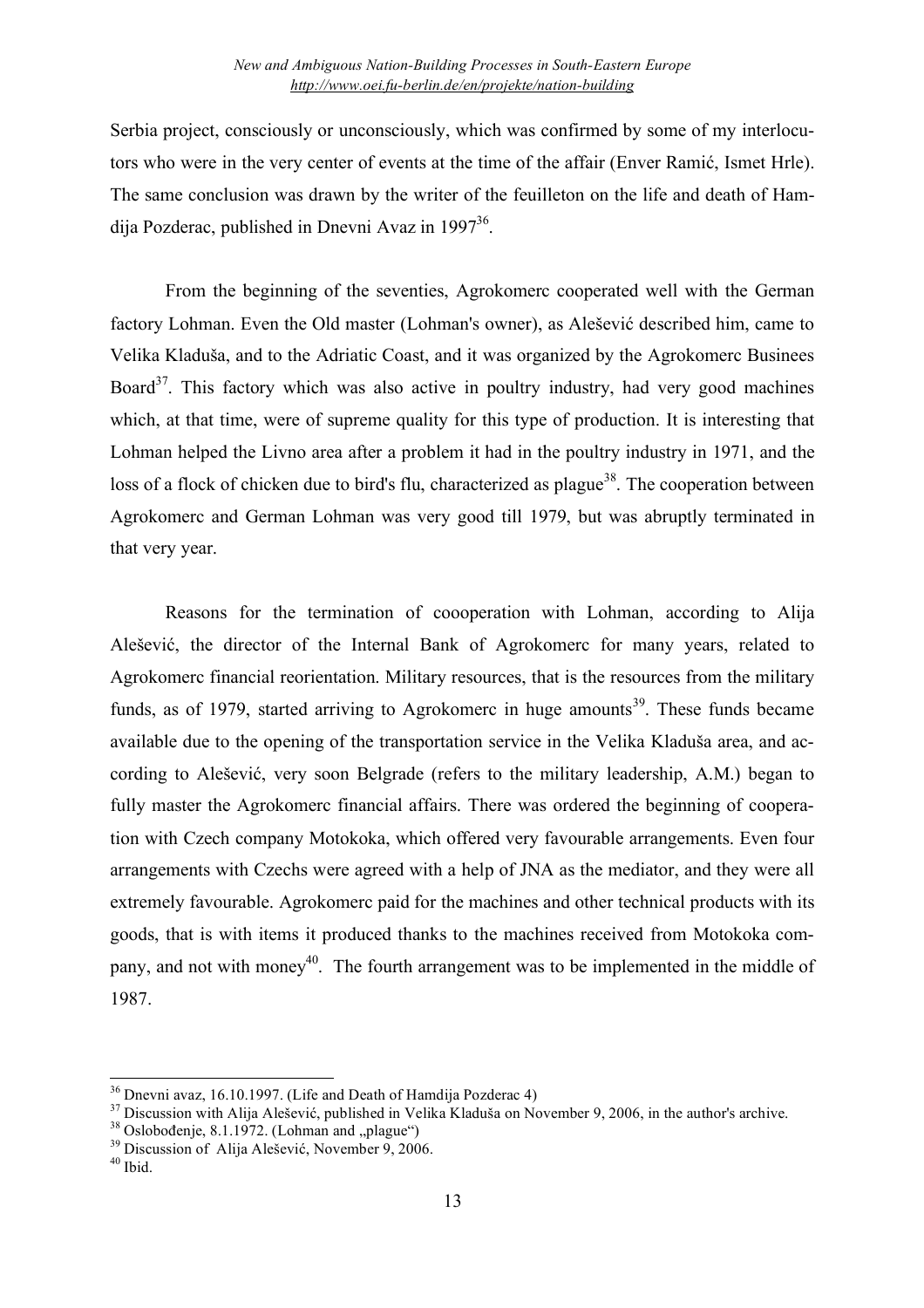The year 1979 was, in many ways, a crucial year for the development of Agrokomerc, and its financial base. It has already been mentioned that Fikret Abdić marked this year as the year from which structures of the Bosnian-Herzegovinian government ceased to help the development of the Velika Kladuša company. Also, 1979 was important for the Velika Kladuša municipality, because it was not underdeveloped any more, that is, it did not have that status, which automatically meant that it should have stopped receiving significant resources from the Fund for Underdeveloped. Irrespective of the above fact, Velika Kladuša continued to receive these resources for several years. It is also necessary to look at the reorientation that happened in this light, but also to understand which was this "other track" of the development of Agrokomerc. The company was important for the "Big Brother"<sup>41</sup> who, therefore, opened the channels of financing and development, which only privileged were allowed to use.

Such was the position of the one of the Republic's police inspectors who, as he said it, was in the centre of developments, when the affair started. All facilities that Agrokomerc built, according to the then available documentation, were financed by the Army through federal bodies. <sup>42</sup> These data, says the former inspector from the SDB *(Department for State Security)*, he had in his hands, but they disappeared, and one can get them today only from live sources, that is the stories told. Also, when Abdić decided to establish his own television, which was almost impossible to do in the Yugoslavia of the time, military helicopter transported a transmitter for him, and military experts installed it, and enabled broadcasting<sup>43</sup>. This position, or thesis, as the inspector said, corresponds to the positions by other people, who marked the Army as Agrokomerc's strategic partner (primarily by Alija Alešević, but also by Fikret Čelebić, the former director of OOUR *(Basic Organization of Associated Work)* Transport in Agrokomerc, and by Mujo Koštić, who ended his career in Agrokomerc as Fikret Abdić's chief of staff).

In this period, the JNA had in its program the development of own political and economic – production forces inside the military-industrial complex. This somewhat clarifies Stambolić's<sup>44</sup> position that it is impossible to conclude, even remotely objectively, what the social and political circumstances were during the fight for and against Yugoslavia if the mili-

 $41$  I use this Orwellian metaphore for the one who tries to keep everything under control, and in this case, it was certainly JNA.

<sup>&</sup>lt;sup>42</sup> Discussion with Enver Ramić, Sarajevo, 12.9.2006. In the author's archive.<br><sup>43</sup> Discussion with Enver Ramić, 12.9.2006.<br><sup>44</sup> Ivan Stambolić, long-term leading man of the Communist Party of Serbia and a person who int dan Milošević to politics. In fact, Milošević was his protégé for many years (See: Stambolić, 1995)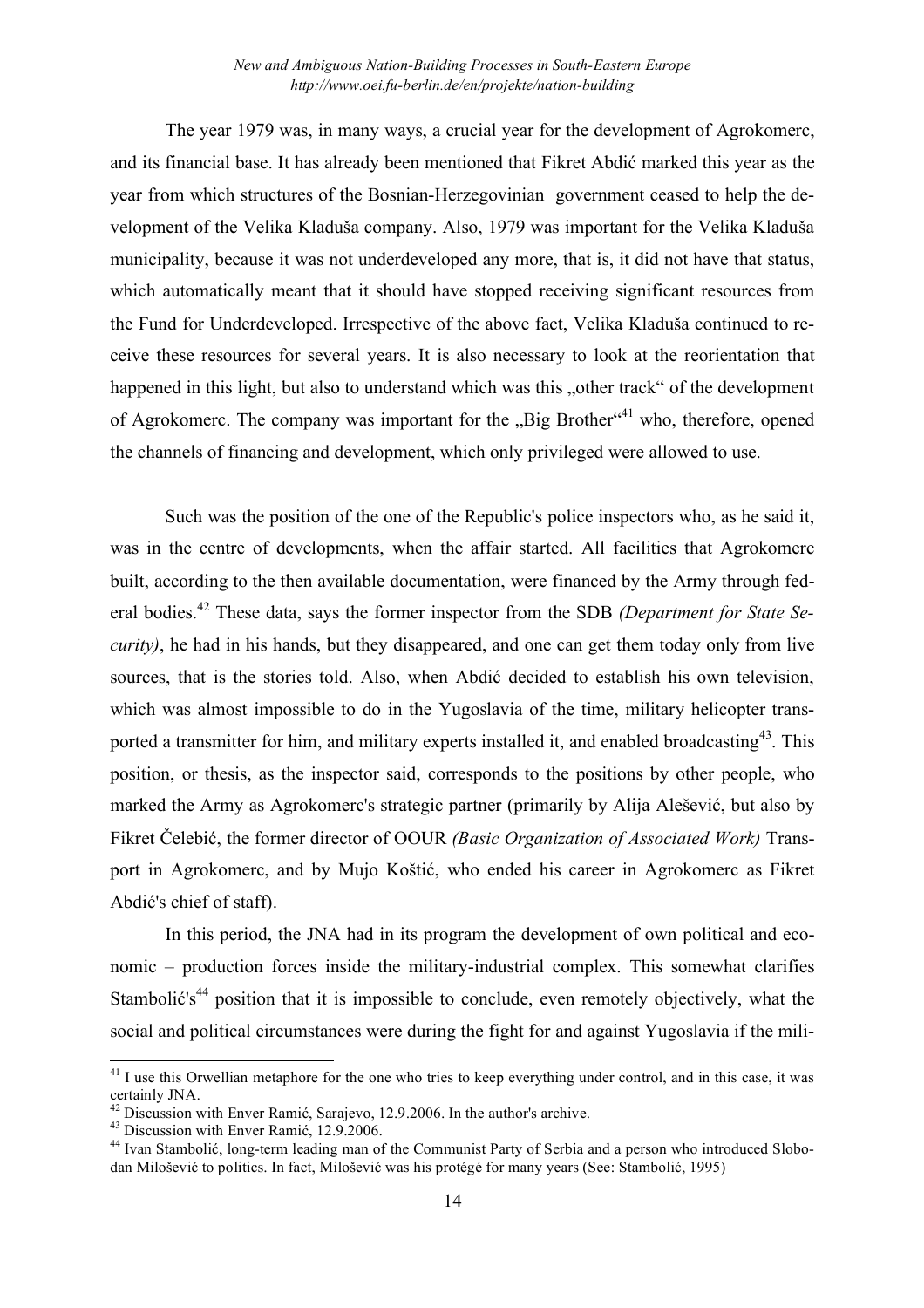tary leadership in that study remains in the dark (Stambolić: 1995, 184). In the 80's, the military-industrial complex reaches impressive heights which, at the political level, testified to the advantages of the centralized economy which existed inside of it (Špegelj: 2001, 66). It goes without saying that in the centre of this complex of arms industry was the war arsenal, including production of tanks, planes, mortars and rockets but other activities also developed. The JNA's ambitions grew insatiable leading to the Green Plan which developed own agricultural production being released into circulation (Špegelj: 2001, 68). Such an agricultural production could not have been of a more serious scope which is why the Army in the end left its food related logistics to some factories which were not directly included in the Green Plan.

Admiral Branko Mamula, federal secretary for national defence at the time, is one of the most significant individuals in the context of development of Agrokomerc and his influence is very interesting. Namely, the Admiral was known as a creator of a new Yugoslav military doctrine, Total National Defence (*ONO*). His doctrine was founded on the events of the WW II in the context of battles which took place in the territory of Yugoslavia, more precisely of Bosnia and Herzegovina. That is why the fact that Bosnia and Herzegovina represented for Mamula a bastion of the defence of Yugoslavia shouldn't surprise anyone while the Cazin krajina back in 1942 acted as a source of food for the forces of the People's Liberation Army of Yugoslavia (*NOVJ*) in region of the Bihać Republic. For the Admiral, that experience was irreplaceable in the creation of his military–defence philosophy. This role of Cazin and Velika Kladuša in the period of the People's Liberation War (*NOR*) was also pointed out by Mićo Rakić, BiH politician at the time, when visiting this region, who stressed that: "It is not an insignificant experience from the perspective of the Total National Defence the fact that this region was the centre for supply of the *NOVJ* forces with food and clothing." <sup>45</sup> This was to show very clearly what a geo-strategic position this region has and the awareness of the political and military leadership of that position, as well as the necessity of including that region into all strategic plans which the military–political leadership made.

In order to understand the development of Agrokomerc and influence on that development, it is relevant to understand also the concept of defence of the country which was introduced back in 1968, based on the legacy and achievements of the People's Liberation

<sup>45</sup> Oslobođenje Daily, November <sup>5</sup> 1973. (A letter is not reading material but <sup>a</sup> basis for social action)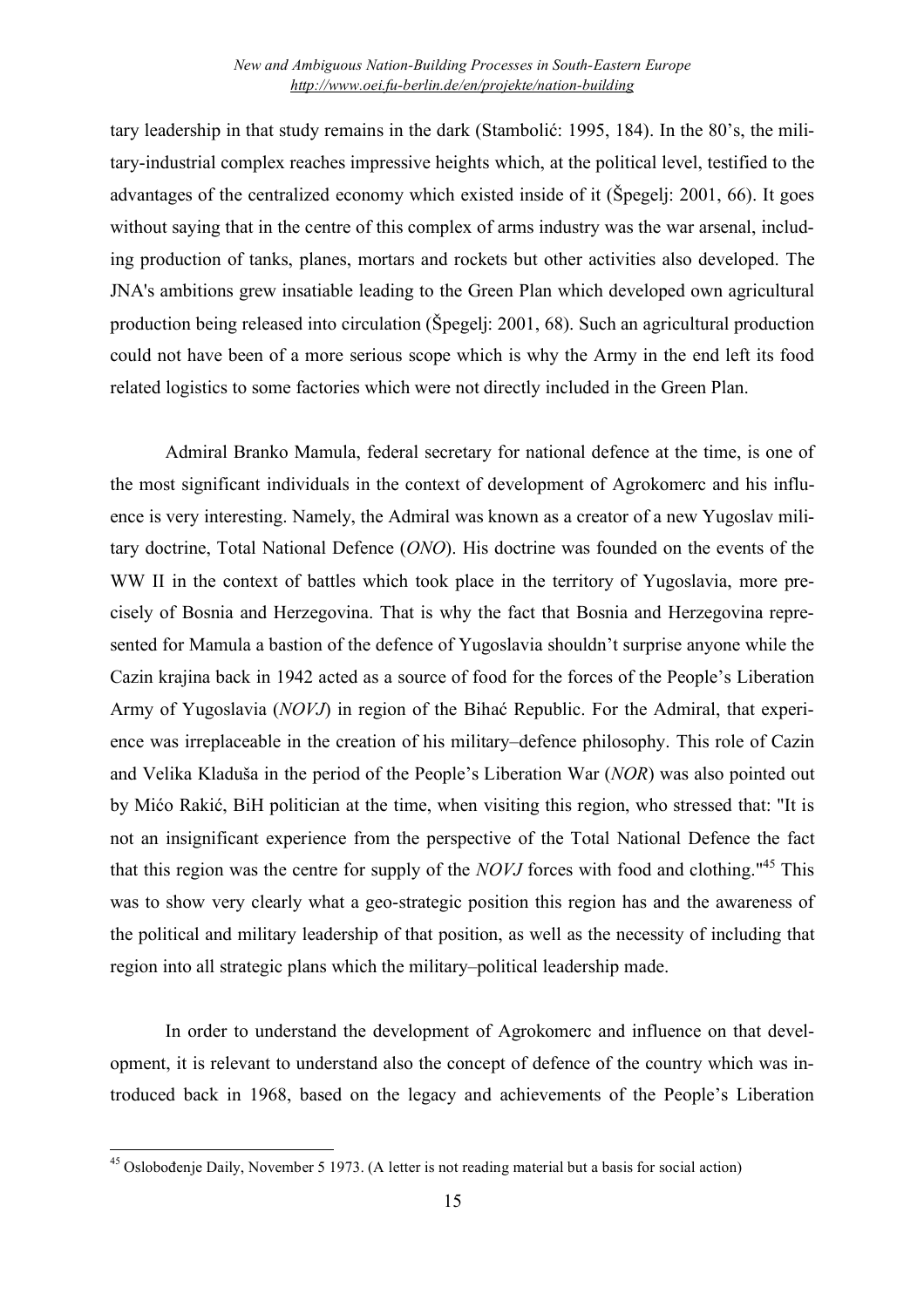Struggle (*NOB*) (Mamula: 2000, 303). This concept was "tried" during a grandiose military exercise named "Freedom 71", which was held in the territory of SR of Slovenia, SR of Croatia and SR of Bosnia and Herzegovina (Mamula: 2000, 303). In fact, the main action took place in the regions of Banija, Kordun and bordering regions of Slovenia and Croatia, while the Bihać krajina was, of course, the backdrop and the logistical hub. The military exercise took place during the time when JNA and all other republics were, as Bilandžić put it, "worked up" against Croatia (Bilandžić: 2006, 106). After the exercise, Josip Broz Tito, who attended the manoeuvres, visited Bihać. Actually, this concept, which had been developing in Yugoslavia for a long time, has an interesting history. Between 1958 and 1962, in an extreme secrecy, a team lead by generals Bogdan Oreščanin and Ivan Rukavina developed a study for defense of small countries surrounded by big military blocs (Špegelj: 2001, 51). The study was based on *NOR* and recommended a two-component military force, one trained for the frontal defence and the other for guerrilla fighting. For some reason, the findings of this study fell on deaf ears and were archived away. However, a couple of years later, (after the fall of Aleksandar Ranković, centralistic czar as he was known,) they were used as a foundation of an emerging concept of *ONO* (Špegelj: 2001, 52). General Franjo Tuđman, future president of independent Croatia, also made his contribution to the creation of this doctrine.

As was already mentioned, the implementer and advocate of the *ONO* doctrine was Admiral Branko Mamula.<sup>46</sup> Bosnia and Herzegovina was in that concept the most important link in the established defence chain. According to the Admiral: "Bosnia created a depth of defence from the Soviet – Hungarian grouping to the north and the sea-air-landing grouping of NATO in Italy and the Mediterranean. At one point, Bosnia was viewed as a bastion of the entire defence of the country..." (Mamula: 2000, 295.) Mamula concludes that *NOR* still showed it to be necessary that each region has its free territory, while Bosnia with its central location must be capable of linking and supporting them and commanding combat from its territory (Mamula: 2000, 295). This position of the Admiral alludes to the fact that the Bihać krajina should be the center of the center, in other words, the area where the HQ should be located in case of large-scale military operations. This fact is testified by the following position of the Admiral. *NOR* showed that the area of Lika, Kordun and Banija in Croatia and the area of Bosanska krajina in Bosnia and Herzegovina carried the heaviest burden due to ex-

<sup>&</sup>lt;sup>46</sup> It is interesting that Admiral Mamula was born nearby Velika Kladuša, in the Municipality of Vrgin most in Kordun, so knew a lot about that region.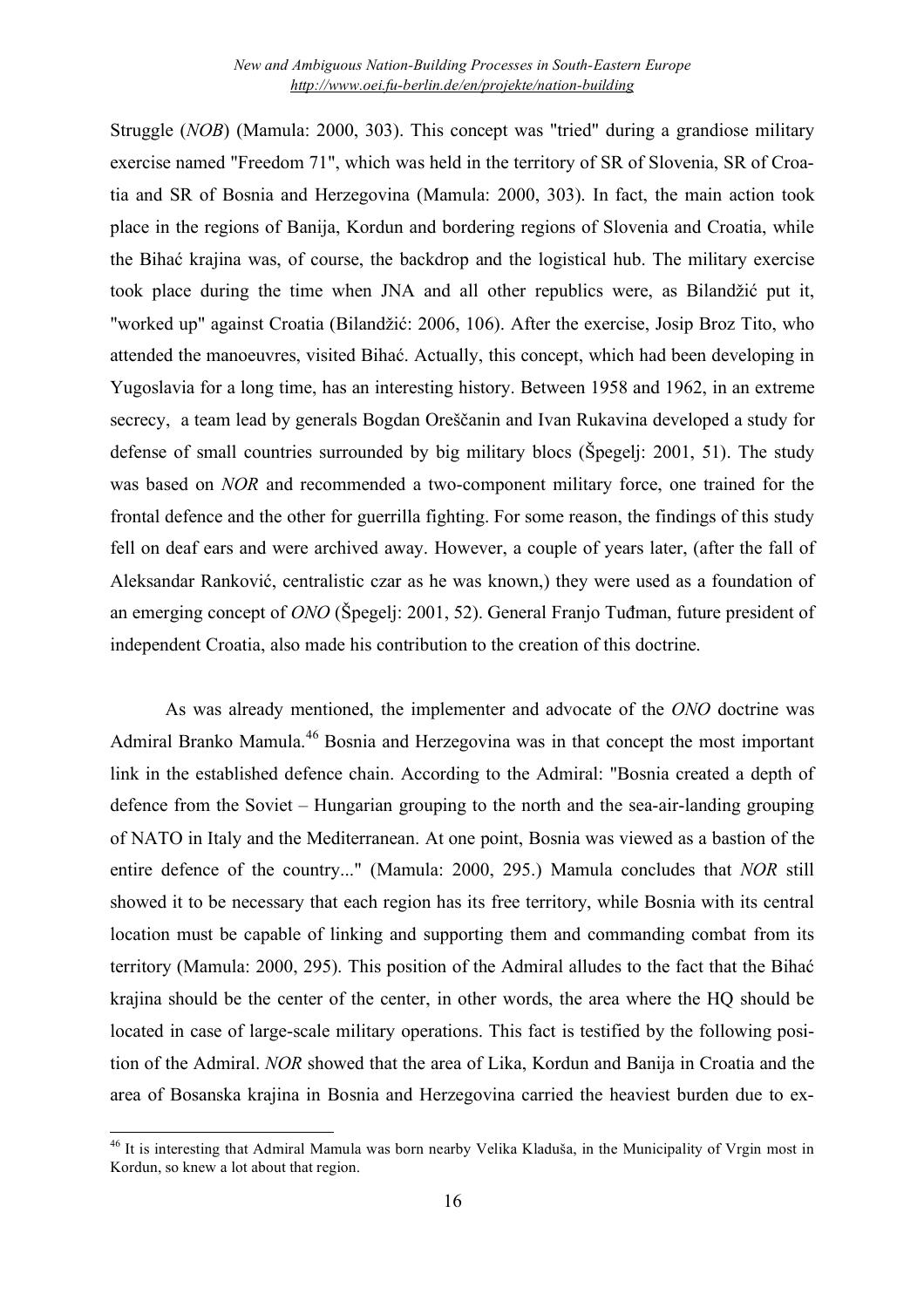tremely belligerent Serb population. The guerrilla warfare, which is promoted and regarded as very important by the *ONO* concept, proved to be successful, while this region kept a wide Yugoslav area under control. The "Muslim enclave"<sup>47</sup> in this Serb lake should have been a logistic support, as it was in 1942.

Admiral Mamula was visiting Agrokomerc with the Pozderac brothers and Juro Bilić, at the time the first man of the Communist Party of Croatia, and media were not even then informed of their arrival and presence in Agrokomerc. Actually, the media did not report on that visit but a journalist of the "Krajina" paper in Bihać at the time, Hasan Bišćević, received a "hint" from his editor in chief that he should appear in Velika Kladuša as an important gathering will take place there (Biščević: 1993, 35). After a general discussion among all the present which was conducted in a relaxed atmosphere, the Admiral, coming behind "the cans of frozen meat", as Bišćević illustratively put it, soon started talking one on one with Fikret Abdić (Biščević: 1993, 35). Neither this visit nor the already mentioned visit of the BiH military leadership in 1971. received huge coverage in the media. Still, the Chief of Staff came to the small town of Velika Kladuša as the Republic military leadership came in '71. It is really strange that these delegations did not receive media coverage so Hasan Bišćević asked a legitimate question: "Isn't Admiral Mamula on the mission which could have been executed by some army clerk?" (Biščević: 1993, 36.) It is also interesting that, when it became obvious that Agrokomerc did business outside of the economic logic, the Admiral attempted to save the factory with the assistance of the Croatian leadership, which refused him (Mamula: 2000, 96). The explanation from the SR of Croatia was that they didn't want their involvement to be misinterpreted. (Mamula: 2000, 96).

The visit of the then secretary of defence which I mentioned earlier on most likely took place in the period when it became clear that Bosnia and Herzegovina, as well as other Yugoslav republics, does not have the funds for investments and when the *DPES* was accepted. That conclusion can be made although the journalist who was present did not, unfortunately, give a date of this visit. Still, an article was published in the local paper Krajina (on

<sup>&</sup>lt;sup>47</sup> This is how Rene Peletier, director of the French Culture Centre in Sarajevo, described the Cazin krajina. In 1939, he wrote a book called "Cazin et sa region" which, unfortunately, did not get published due to the events of the WW II. To make matters worse, the book has been misplaced and has yet to be found. The foreword for the book was written by Fehim Spaho, reis – ul – ulema at the time, religious leader of the Muslims in Yugoslavia. (See: Ekmečić, F. 1998.)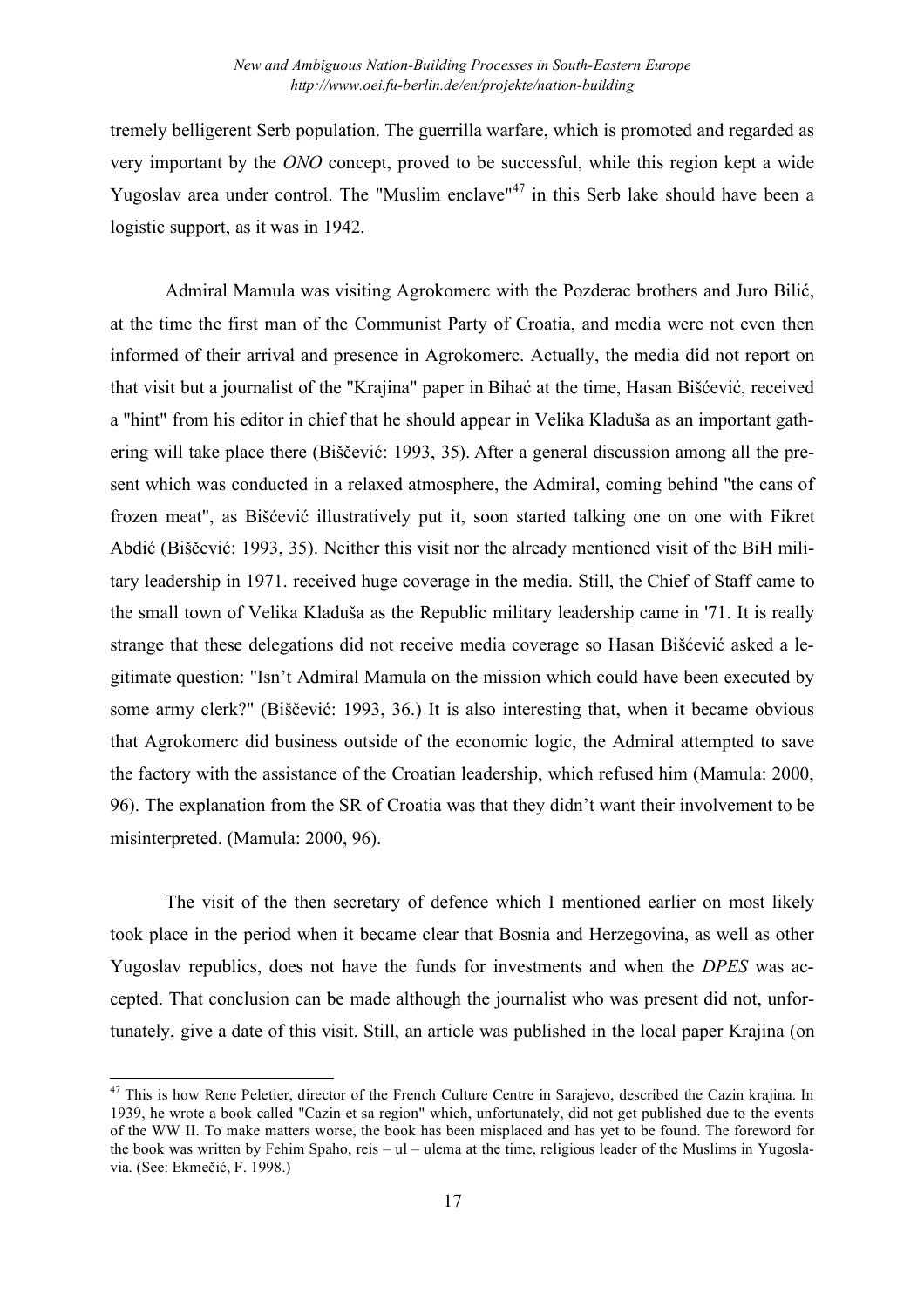February 8, 1985) on the visit of this delegation to Bihać and some companies in Bihać<sup>48</sup> Not a single word was mentioned about the visit to Velika Kladuša, which certainly raises suspicion given that the visit took place and that it was recorded by a serious journalist from Bihać, although subsequently.

This article mentions that Hamdija Pozderac and Jure Bilić were in the delegation in Bihać, while Hakija Pozderac joined them in Velika Kladuša, according to Biščević. One detail, however, is still loose in this chronology. Biščević mentions a summer day while from the papers it can be noticed that the visit took place in February. However, if Biščević, journalist of special importance at the time<sup>49</sup>, was present during some summer visit of the Admiral to Agrokomerc, that only serves to corroborate the presented arguments since it would confirm that the Admiral visited a small Bosnian town more than once. It is also indicative to Biščević that Fikret Abdić built his villa in Volovsko (near Rijeka, Republic of Croatia) after the visit that he mentioned. That is where Admiral Mamula, according to Bišćević, also had his villa which he frequented. An alleged reason for Abdić to build his villa was a sudden onset of hay fever (Biščević, 1993, 39). From the medical point of view, treating hay fever in this way is absolutely questionable. The Rijeka region, in fact, is not a good place for treatment of that type of allergy due to continuous blossoming and growth of vegetation.

Still, the implementation of *DPES* was not the only reason why Agrokomerc had to get huge investments "under the counter". Very important for resolving this problem seems to have been substantial changes which in that period were under way in the military itself. Namely, the conclusion was made at the military seminar which took place in Belgrade in May of 1982 that Yugoslavia needed to create a new defense strategic focus, which will move westward compared to the existing location in the northeast of the country (Špegelj: 2001, 86). The reasons for such a turn around, according to the opinion of the military leadership of JNA, lay in the weakening of the Warsaw Pact and its helplessness, while there was still danger looming from the West and NATO. This way of thinking of the military leadership was really questionable since the plans which were made in the middle of the 80's can be interpreted in two different ways and which, in fact, in the military sense correspond to the

<sup>&</sup>lt;sup>48</sup> Krajina, December 8, 1985. (Positive marks for economic trends)<br><sup>49</sup> It is no secret that there were journalists even in the Bihać krajina who could get hold of information which others couldn't. Hasan Biščević was one of them, and the first among them was Ilija Mandić, correspondent of the Sarajevo Daily "Oslobođenje" from Bosanska Krupa (in fact, from the Bihać krajina).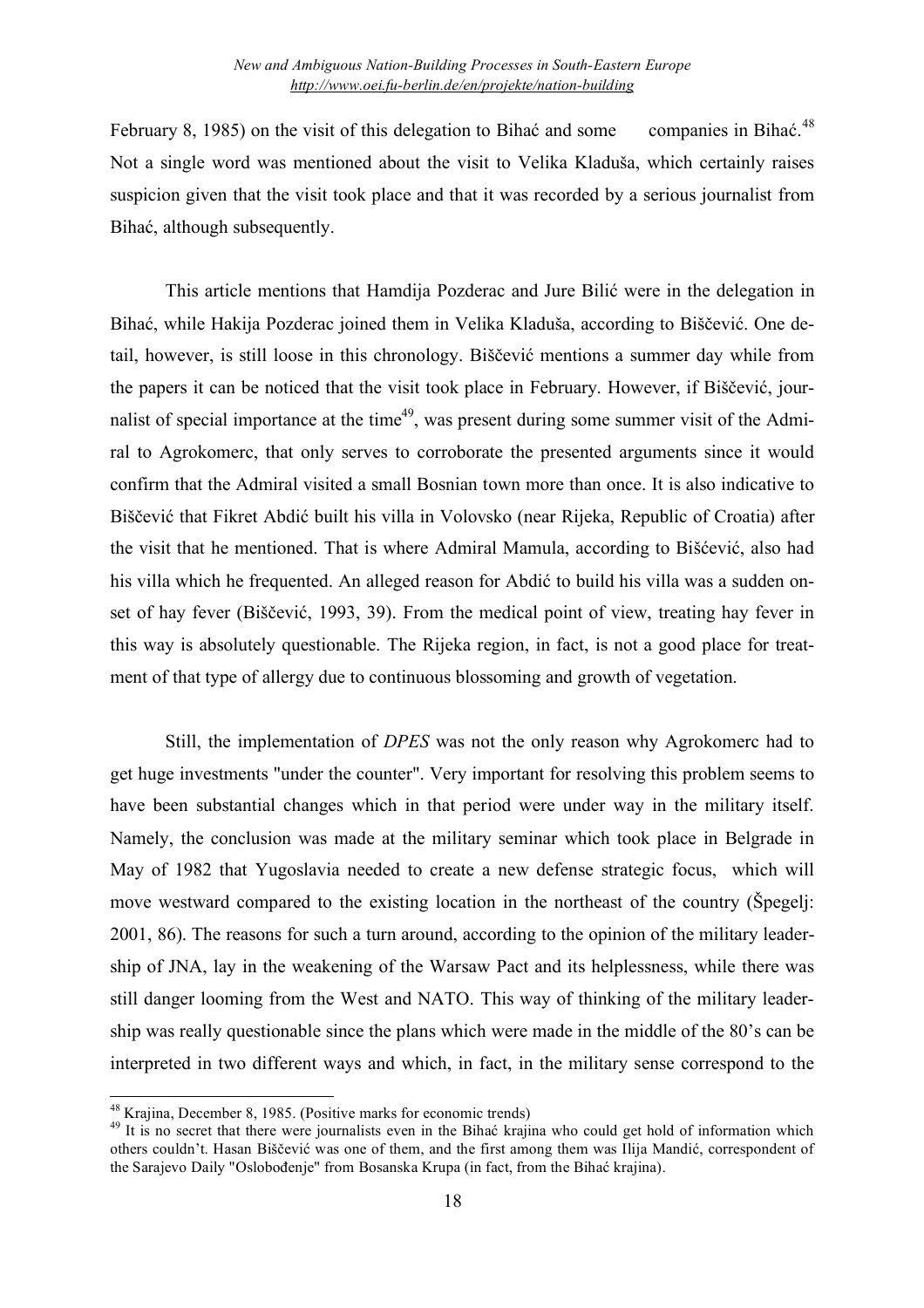plan for aggression against Slovenia, Croatia and Bosnia and Herzegovina (Špegelj: 2001, 86). An additional confirmation of the view that the military leadership was saying one thing and doing the other was establishing battle groups which replaced the existing military AORs. The northern battle group with its seat in Belgrade "sucked in" the  $7<sup>th</sup>$  military AOR, the seat of which was in Sarajevo. This made Bosnia and Herzegovina a western brim of this battle group, which again in its shape quite resembled the political chart of the Greater Serbia rather than an operational–territorial military unit (Špegelj: 2001, 88). This plan of centralization of the Armed Forces known as "Unity" was fully implemented by the end of 1988 (Marijan: 2003, 11-47).

The military-political control of the western republics seemed a more likely goal that had to be accomplished rather than fear of NATO as they would say. And the story about Agrokomerc, its development and influence, proves that point to a certain extent. Namely, when Agrokomerc was presented with the already mentioned possibility of selling their products to the NATO forces that happened mostly because of JNA.<sup>50</sup> This fact confirms the existence of relatively good relations between the strongest military organization in the world and the Yugoslav Armed Forces. However, regardless of whether we are talking about the first concept or the second concept (defence against NATO or controlling Croatia and Slovenia), the Bihać krajina and Agrokomerc in it were extremely important in terms of being logistical centres in both cases. Under no circumstances should one disregard the existence of the airport Željava which existed deep in the Plješevica Mountain, situated on the border between Bosnia and Herzegovina and Croatia. It represented an important link in the strategic chain made in such a way to make the Bihać krajina the centre of defence or even attack.

The following point which shows the degree of involvement of JNA in the events in the Bihać krajina is the approval issued to Agrokomerc to service military vehicles (Biščević: 1993, 50). However, what makes it strange is the fact that there were no military barracks or military force in Velika Kladuša. If one also takes into account that a tank could be assembled in that service, as some say, the picture becomes clearer in terms of the potential and possi-

<sup>&</sup>lt;sup>50</sup> This is a valuable anecdote which confirms the power of Agrokomerc at the time so I will mention it. NATO soldiers in German barracks ate for breakfast one day old egg from Agrokomerc with two yolks, delivered daily from the Osijek airport (CRO). This was great success for the company which in that way demonstrated the high level of technological development as well as its business potential.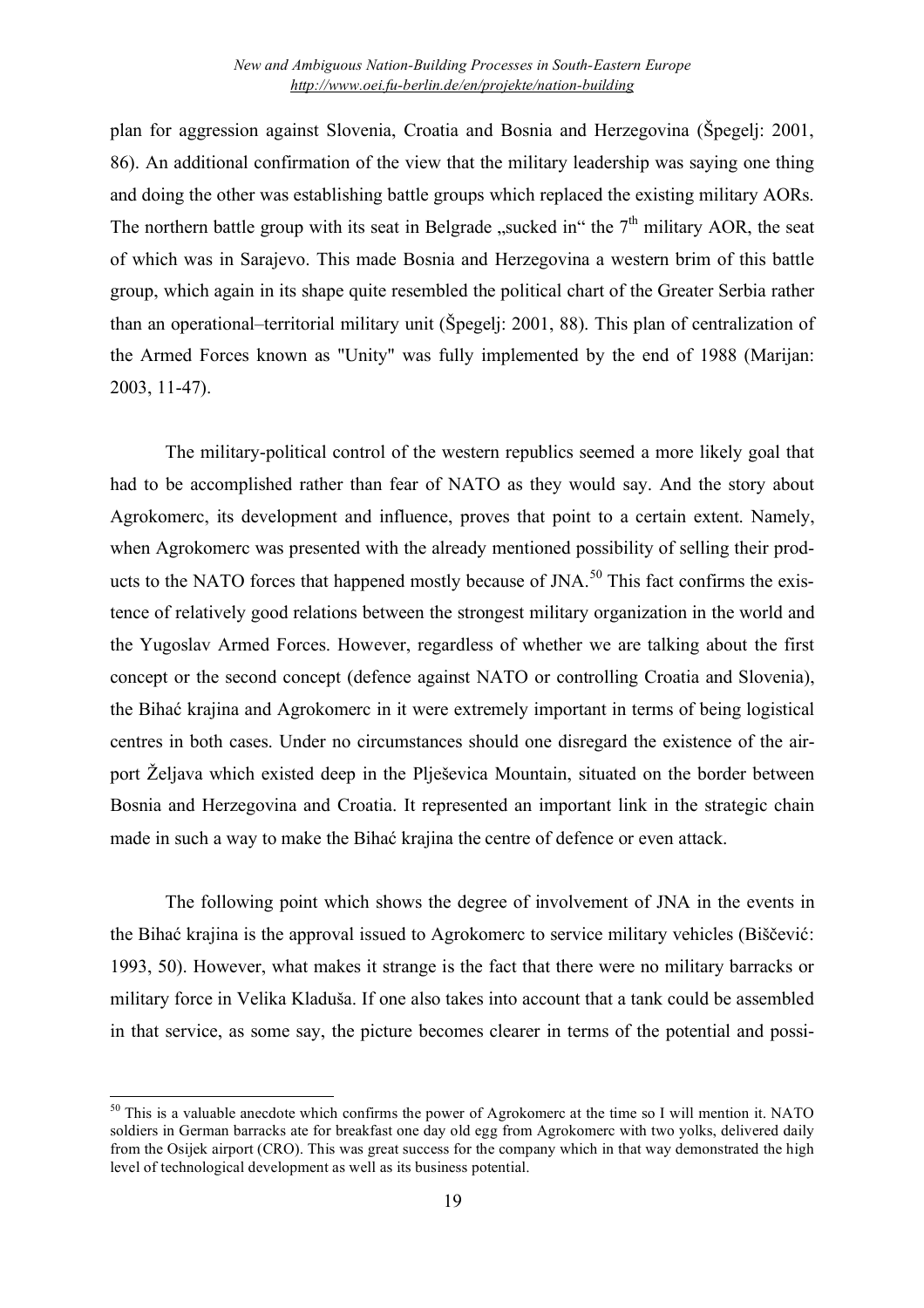bilities of that service.<sup>51</sup> That is why it should not be surprising that Fikret Abdić displayed his mentioned arrogance when the illegal activities with bills of exchange were discovered and asked the BiH leadership "if it knows whether the Krajina people are armed?" (Uzelac: 2005, 280.) It is not clear as to why Karlovac or Bihać did not get the right to service military vehicles which they were able to do. The only logical answer would be that in the defence concept which started developing in 1968, and especially after changing the strategic focus of the defence in the mid 80's, the region of Velika Kladuša and Cazin were to become a logistical hub for the entire Yugoslavia.

After 1980, a series of shocks and strategic changes took place in Yugoslavia. From the point of view of the Bihać krajina, what was significant was that the progress of Agrokomerc was extremely visible due to evident economic dissatisfaction of the whole country. For this region, it meant maintaining more or less normal economic life. Although the Kraigher Commission ordered extreme reduction of investments in all parts of Yugoslavia, that was not implemented in Velika Kladuša. Although Bosnia and Herzegovina ceased to provide the financial support to Agrokomerc, the funds were coming in.<sup>52</sup> A possible answer to this was that the decision on funding was made by the military leadership due to the change in strategic focus of defence and its transfer to this very region, which is something that General Špegelj wrote about (Šegelj: 2001, 86). Also, in this period, important for raising funds in Agrokomerc was a visit of Admiral Mamula during which the discussion was held on possibilities of exporting turkey meat to NATO (Biščević: 1993, 36). This string of events contributed to appearance of despotism and a feeling of untouchability of Agrokomerc, which was best personified by its manager Fikret Abdić.

An important person, who had a crucial influence on the events and trends in the economy and politics of the Bihać krajina, and especially of Agrokomerc, was Hakija Pozderac. As a revolutionary from a well known Krajina partisan family, but also as one of the main executors over the rebelled Krajina villagers of 1950, he wielded extreme power in

<sup>&</sup>lt;sup>51</sup> This was confirmed to me by Alija Alešević (Nov 9, 2006). Also, Milan Uzelac mentions this in his book "A little bit of truth" (2005). He even wrote about the military parade which Abdić organized in Velika Kladuša in May of 1987, which was a precedent and until then unimaginable act to be undertaken by a civilian. This did not get media coverage either, although it certainly deserved it.<br><sup>52</sup> *AFBH, MB* (1987), 315/87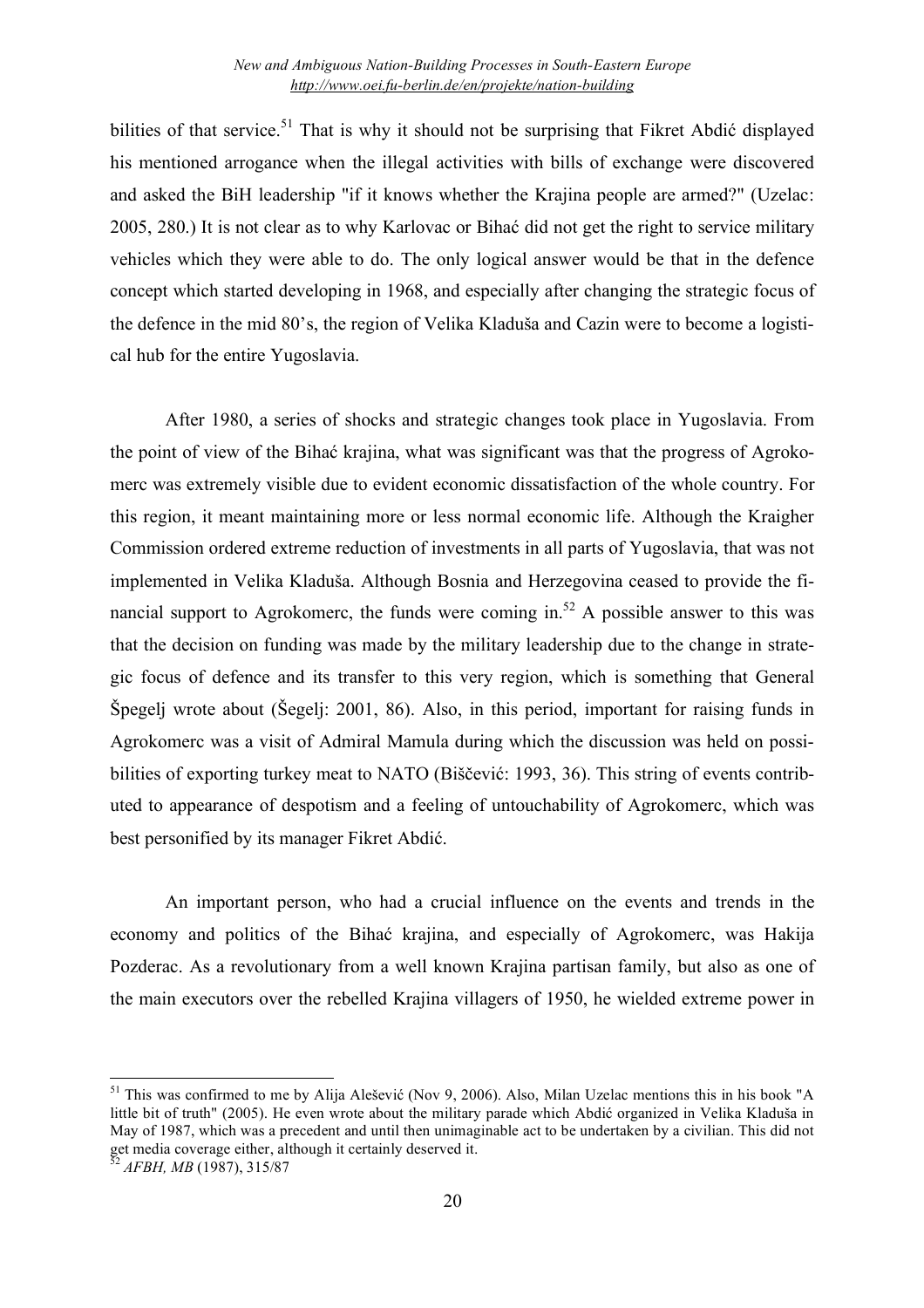this particular territory.<sup>53</sup> Since he was in the Federal bodies for many years already, his ties were strong and reliable. He was even regarded as the keeper of countless secrets (Biščević: 1993, 36). Without him, the whole plan of Agrokomerc being a great ally to the military would be unimplementable.

## **Agrokomerc Scandal and Politics of Greater Serbia**

"The Agrokomerc scandal" began by fire breaking out in the factory on January 25, 1987. There was a lot of hearsay about the fire and some stories that it could have been set on purpose, but those were never proven.<sup>54</sup> The management board of the factory was blamed for the fire as they did not install an anti-fire system and thus indirectly contributed to destruction of one of the biggest plants of Agrokomerc. From the point of view of an ordinary citizen, it is unclear as to why the State Security Service (*SDB*) should investigate the fire in the factory as soon as it broke out and that very fact casts a big shadow on the whole scandal. The activities of several republic services focused on Agrokomerc and, as I said, an *SDB* Commission was formed on March 17 in order to investigate illegal activities inside Agrokomerc. The BiH Presidency discussed the issue of Agrokomerc for the first time on April 19, 1987, when support was extended to the factory (Dodik: 2003, 11). In fact, during the entire time until August 11, when a session of the SR BiH Presidency was held, the BiH Presidency's position was to support the development program of the Velika Kladuša factory. This was the second and most important stage of the scandal which put the leadership of the Republic to the great test. Also, on August 11, 1987, the BiH leadership was also divided, which is not surprising if we take into account the role of some politicians (Zgonjanin, Uzelac, Ubiparip) in creating the scandal. The worst thing about it was that this rift that was caused at the time also happened at the national level. 55

The situation in Yugoslavia, and in Bosnia and Herzegovina, before the breaking out of the Agrokomerc scandal in 1987, was very chaotic. The breakdown of communism was getting more imminent, while nationalists assumed domination in Yugoslavia. That was espe-

<sup>&</sup>lt;sup>53</sup> The event referred to here is known as the Cazin Rebellion of 1950. Hakija Pozderac was public prosecutor in Banja Luka at the time and was responsible for punishing the rebels. Vera Kržišnik – Bukić wrote about it

 $\delta$ <sup>4</sup> When talking to Mujo Koštić, I was told that there was also fire in the very important business unit- *Projektant* in the middle of 1986. Everything was burned down and destroyed. The documentation which was there was

 $^{55}$  Dnevni avaz Daily, October 16, 1997. (The Life and Death of Hamdija Pozderac 4)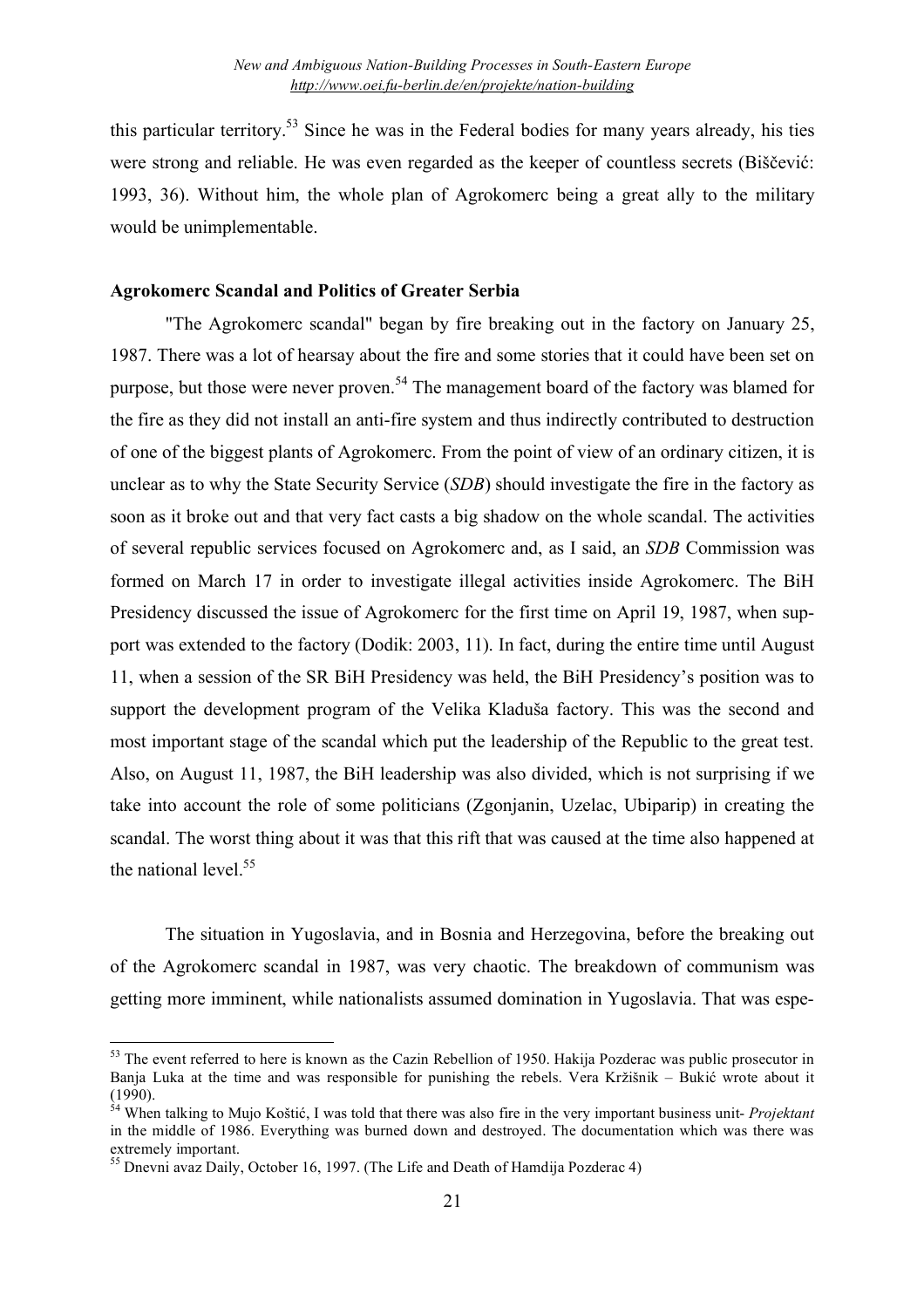cially evident among Serb population where there already existed a number of public workers and scientists who quite openly advocated the redefining of the relationships in the country and even recomposition of the country itself. As early as 1986, the Memorandum of the Serbian Academy of Science and Arts (*SANU*) was published, while Slobodan Milošević was preparing himself to organize a coup in the leadership of the Communist Party of Serbia and in that way assume all power in that Republic.<sup>56</sup> That is exactly what happened on the September plenary session of the Central Committee of the Communist Party of Serbia (*CK SKS*) (September 23, 1987) when Ivan Stambolić and other opponents who until then were the leading people of the Communist Party of Serbia, lost power. Beside Ivan Stambolić, the biggest loser was Dragiša Pavlović, president of the Belgrade City Committee of the Communist Party, who was supposed to occupy the place which was taken by Slobodan Milošević. According to the opinion of Admiral Mamula, Milošević did not become the leader of Serbia riding on a wave of unrest of the Kosovo Serbs and call of the intellectual elite for renewal of the Greater Serbia program. Not much is known about the preparations for his ascension to power. The crucial role for the Milošević's "instalment", according to Mamula, was played by general Ljubičić, former JNA commander and a man who replaced general Ivan Gošnjak, who was devoted to Tito, as the Army Chief (Mamula: 2000, 112). The Admiral, according to his testimony, warned Stambolić about Ljubičić's infiltration into JNA and the fact that the general was making very questionable moves, which Stambolić did not take heed of (Mamula: 2000, 112). Stambolić thought that general Ljubičić was still a devoted follower on the Tito's road. He was very wrong. Only later, after having been expelled from the Serbian political scene, will Stambolić say that general Ljubičić had one of the most important roles to play in destruction of Yugoslavia (Stambolić: 1995, 241). The fact that Ljubičić was truly one of the main designers of "the new Serbian supremacy", and probably the main one for the military issues, was evidenced by an argument he had with general Džemil Šarac, long-time president of the Communist Party in JNA. The reason for that argument, as general Šarac stated, was his opinion that Ljubičić turned the Army over to Serb hegemonists (Latić: 2003, 95).

Since Garašanin's "Načertanije", Bosnia and Herzegovina had been a corner stone in the Greater Serbia concepts and an issue which had been given the greatest attention. That

<sup>&</sup>lt;sup>56</sup> It is interesting how media played with and exerted influence on the masses on the occasion of the Milošević's rise to power. One of the best examples of it was a commercial for *Vožd* //Duke// perfume in which the words "the duke has arrived" were repeated for 2-3 seconds.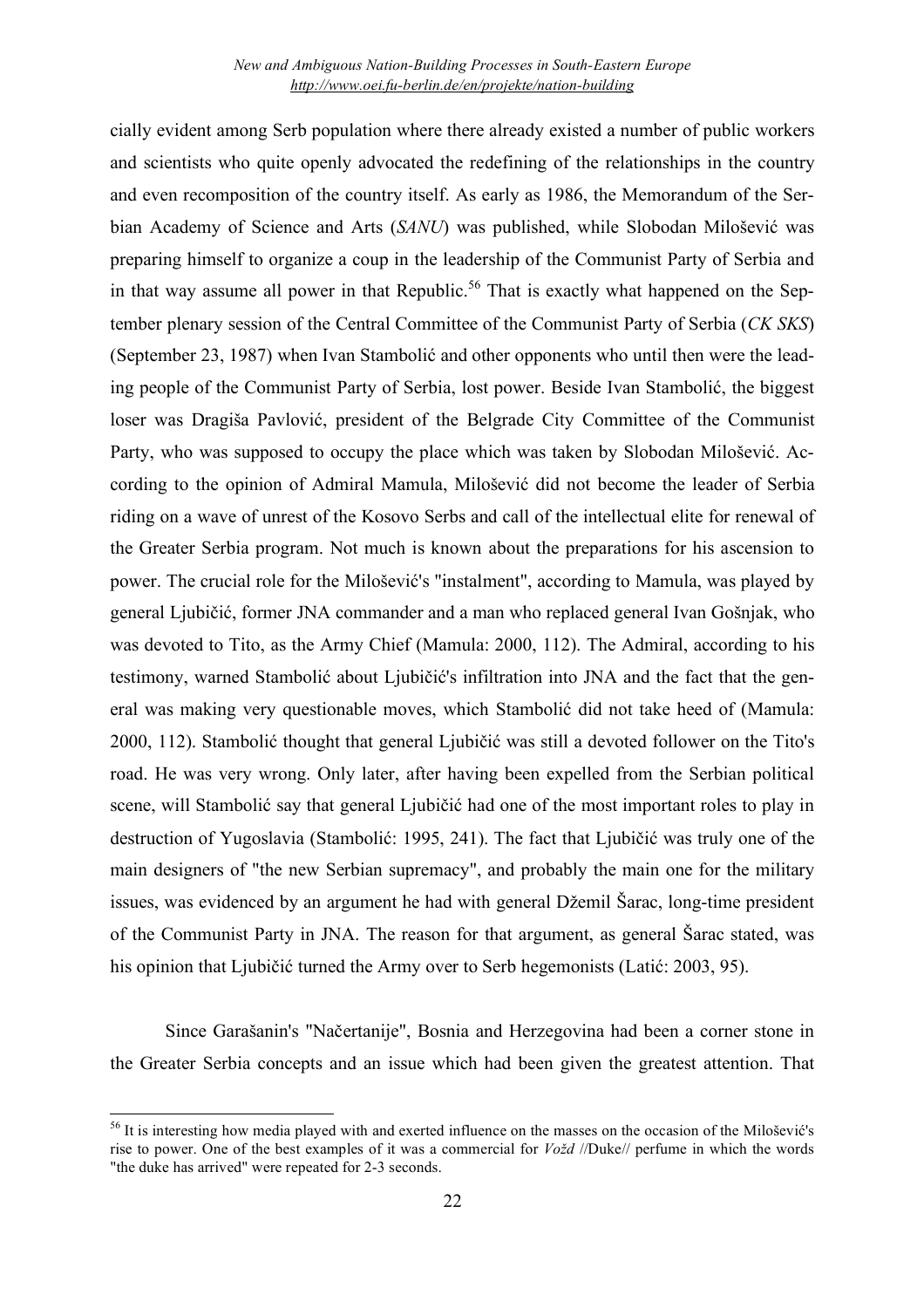was the situation in early 80's when a new action plan of the Serbian elite was being created. That is why it does not surprise that little by little Bosnia and Herzegovina was becoming a problematic Republic in which scandals appeared one after the other, while the media picture of it was created in Belgrade.<sup>57</sup> The Belgrade media paid considerable attention to Bosnia and Herzegovina but the coverage was mostly such as to make this Republic resemble a mythological "kingdom of darkness". Almost nothing that took place in this Republic spoke of good and healthy relations in any domain of social life. This approach which talks about terrifying plans to attack Bosnia and Herzegovina, some authors, and especially at one point journalist of the Sarajevo Youth Radio, Neven Anđelić, called the waking up of the public opinion. The process of democratization and freeing of the media from the political embrace in the middle of 80's, according to Anđelić, could be followed through learning about the scandals involving Moševac, Agrokomerc, Neum<sup>58</sup>, etc. To be sarcastic, maybe it was only possible to follow "Oslobođenje" (*Liberation*) of the media which put themselves in service of implementing the politics as defined by *SANU*. Also, Anđelić's argumentation that it is impossible to link Milošević with the "Agrokomerc scandal", since he carried out a coup on September 23, 1987, which actually happened after the scandal was discovered and after removal of Fikret Abdić from the Communist Party, is incorrect I think (Anđelić: 2005, 88-89). Also, Milošević's rise to power in Serbia did not happen at the plenary session, as Anđelić points out, since he had been there for some time already. The plenary session only confirmed that and put the people who ruled behind the scenes in the spotlight of the political stage. Sneakily and behind his back, Stambolić was defeated by his student and his favorite. The eighth session of the *CK SKS* was a farce and a show which ended before it started since that is the only way in which such events can take place (Stambolić: 1995, 221).

In the 80's, on the subject of manipulation by media, articles about Islamic fundamentalism started appearing in the Yugoslav press, especially in the magazines NIN and Duga from Belgrade. One of the causes for such writing was the unrest of Albanians in Kosovo in 1981 while the Sarajevo Trial<sup>59</sup> of 1983 just added more fuel to the fire for Muslim intellectuals. The fact that a much wider circle of people should have been accused and tried in the

 $57$  The "Moševac scandal" is a typical example of media manipulation. The alleged illegal usage of funds in the local community of Moševac, Maglaj Municipality, was used to prove corruption of the BiH Government.

<sup>&</sup>lt;sup>58</sup> The "Neum scandal" followed the "Agrokomerc scandal". It was about the construction of villas for high pub-<br>lic officials in this small BiH town on the Adriatic coast. The main accused, by media, was Branko Mikulić.

 $159$  This refers to the trial of Muslim intellectuals for fundamentalism and subversion of the system, with the first defendant being future president of BiH, Alija Izetbegović.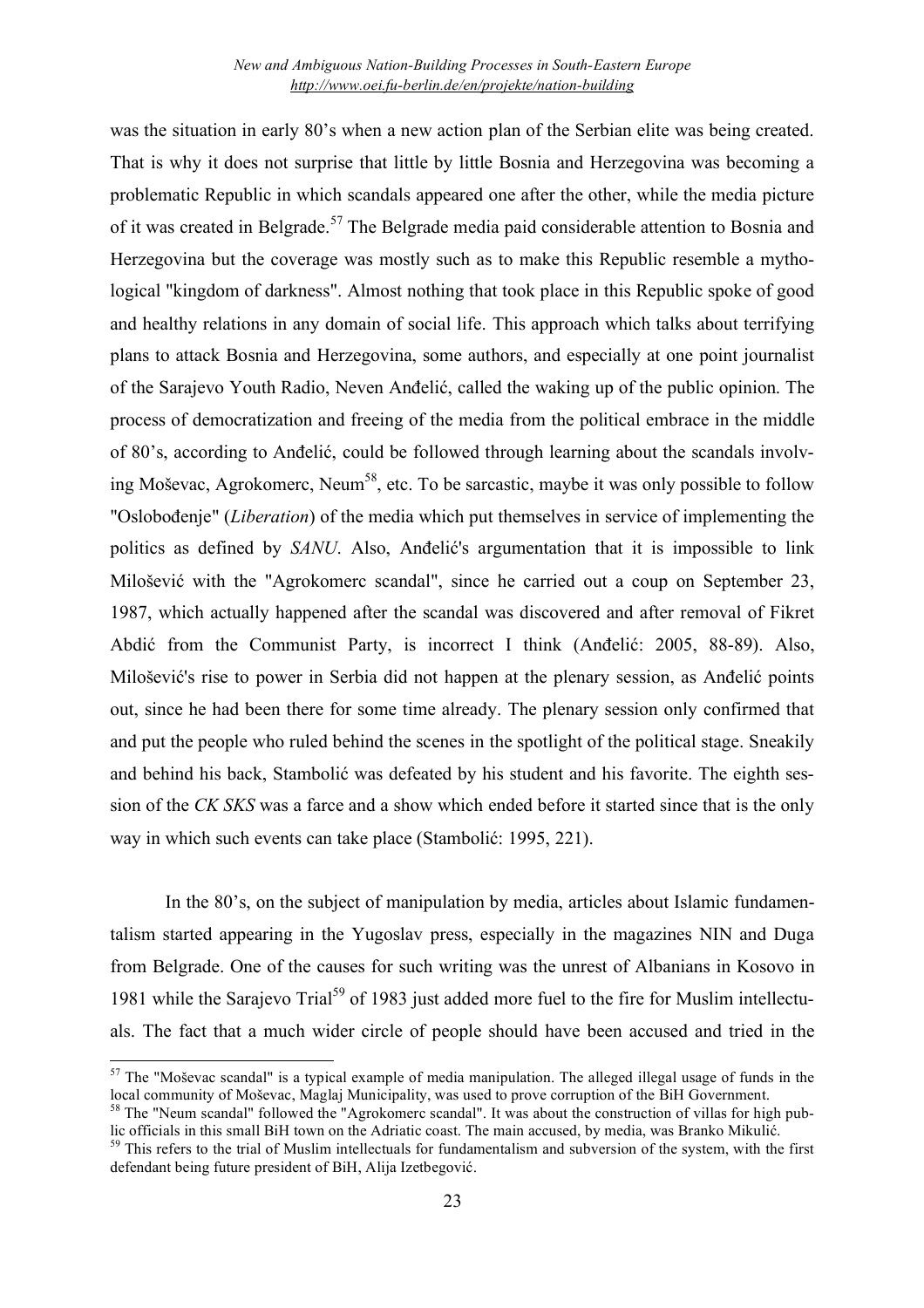Sarajevo Trial has been confirmed many times. Somebody mentioned a list of over 100 intellectuals who were targeted, even party members, but were saved thanks to the efforts of Hamdija Pozderac. That list contained the names of Muslim intellectuals such as Muhamed Filipović, Muhsin Rizvić and even then the party favourite, Nijaz Duraković (Latić: 2003, 58- 59).

Having arrived to Krajina in order to report on the scandal, a journalist of the Belgrade NIN, Petar Ignja, described Velika Kladuša as a "typical Bosnian small town in the centre of which is a mosque with the minaret, speakers and a flag of the green grass on it."<sup>60</sup> The anti-Muslim hysteria was already in full swing. That, on the other hand, homogenized Muslims who began turning to "themselves" because of the open humiliation "of the others". A local journalist, Tomislav Turkalj, fell in this trap of chasing the boogy man, and was trying to prove the Agrokomerc's ties with the Islamic world, ritual slaughtering of the chickens supervised by students from Iran, donating funds for building the mosque in Zagreb and some other similar "illegal activities".<sup>61</sup> All this confirmed the fact that the Agrokomerc scandal began to be seen through the nationalistic glasses and explained in that way. An interview given by dr. Tanasković, islamologist, in the NIN's feuilleton about the invasion of the Islamic fundamentalism can also confirm this statement. Namely, as much as Tanasković gave scientific and founded qualifications in relation to Islam, the photos and questions of the journalists were pure propaganda and spreading of hatred.<sup>62</sup> Soon enough, the character of legendary Mujo Hrnjica, sung hero from Krajina from the 17th century, whose monument was erected and soon after removed in Kladuša, became proof for the flourishing of the Muslim fundamentalism. A question was asked how it was possible that this "pickpocket" got a monument while 5000 Serb victims from the WW II, whose graves were still unknown, didn't have a monument in Kladuša.<sup>63</sup> Bringing in the victims was put to good use also in this example. In fact, the "Agrokomerc scandal" opened the door for humiliation and dehumanization of Muslims which lead to the events of 1992. (Cigar: 1994, 147-170).

The first step that was made and which indicated that the court proceeding is imminent was stripping Fikret Abdić of his parliamentary immunity by the Mandate – Immunity Com-

<sup>&</sup>lt;sup>60</sup> NIN, August 30, 1987. (Fikret and his pals)<br><sup>61</sup> Krajina, October 2, 1987. (Chickens on Khomeini's table)<br><sup>62</sup> NIN, September 13, 1987. (Mujo Hrnjica and Islam)<br><sup>63</sup> Večernie novosti Daily, September 13, 1987. (Hang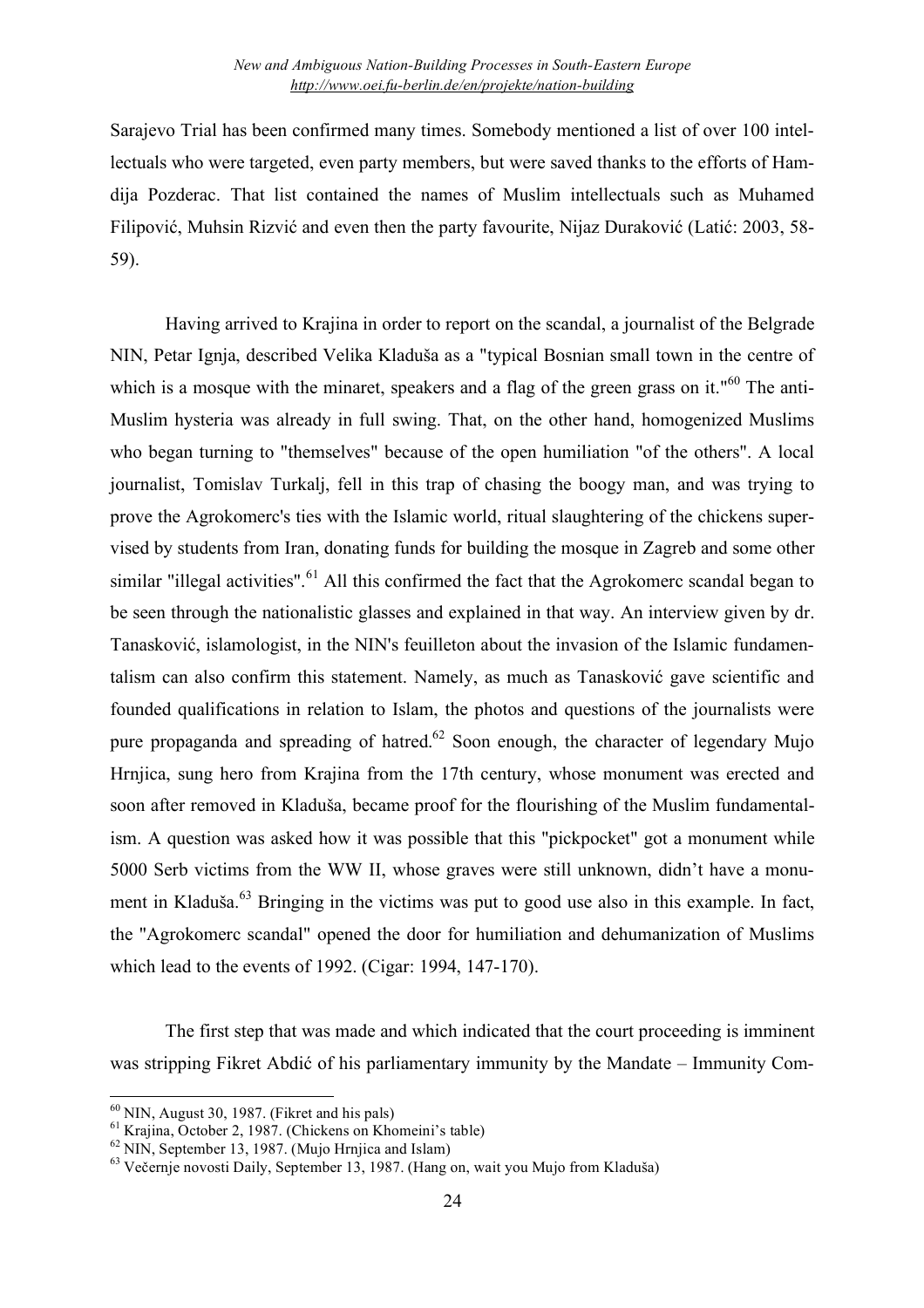mission of the Assembly of Yugoslavia. That happened on September 8, 1987 with an explanation that: "The emission of unsecured bills of exchange caused far reaching consequences for the economy of *SFRJ*, jeopardizing its economic basis, by which a criminal act of a counter-revolutionary threat to the social system had been committed as referred to in Article 114 of the Criminal Code of SFRJ".<sup>64</sup> At around the same time, the actions of Fikret Abdić, but also of Hakija Pozderac, were condemned at the session of the Presidency of the Municipal Committee of the Communist Party of Bihać, suggesting the similar solution for the latter. <sup>65</sup> At its session of September 12, 1987, at which Hamdija gave his resignation, the Presidency of the Communist Party of BiH found Hakija Pozderac politically liable for the events surrounding Agrokomerc.<sup>66</sup>

On February 29, 1988, the indictment was issued by the Superior Public Prosecutors Office in Bihać. With the trial on the way in Bihać (May 5, 1988), which began several months after detaining Fikret Abdić, Hakija Pozderac, Alija Alešević, Ibrahim Mujić and others, games started to be played around Bosnia and Herzegovina also.<sup>67</sup> Counter-revolutionary activities represented the basis for of the indictment.<sup>68</sup> In order to allegedly secure impartiality of the court, Rifat Konjić, judge from Tuzla, was brought. His testimony reveals how the trial proceeded and how one of the defendants, Alija Alešević, former manager of the Internal Bank of Agrokomerc and most familiar with the dealings related to the bills of exchange, saw it:

"I was released on remand after 18 months and then I went to the trial. Then there was approximately third stage of the trial. In this third stage, Hakija had to be moved out of the courtroom and he was released beacuse of illness. I became the second accused, while Pirija<sup>69</sup> came to Agrokomerc and called me to work in Agrokomerc. I accepted it and started to work. Then the Government of the Republic gave budget money for 30 experts in Agrokomerc. I also received the salary from he budget, whereas I was tried for counter-revolution etc. My task was to revitalize Agrokomerc, whereas I was charged with destabilization of the State. That guy told me (meaning the Court President, Rifat Konjić) to get some sleep but I told him I couldn't

<sup>&</sup>lt;sup>64</sup> Krajina, September 11, 1987. (Bill of exchange magician also detained)<br><sup>65</sup> Krajina, September 11, 1987. (Communists don't beat around the bush)<br><sup>66</sup> Krajina, September 18, 1987. (Hakija Pozderac is guilty)<br><sup>67</sup> Kraj consolidate the situation.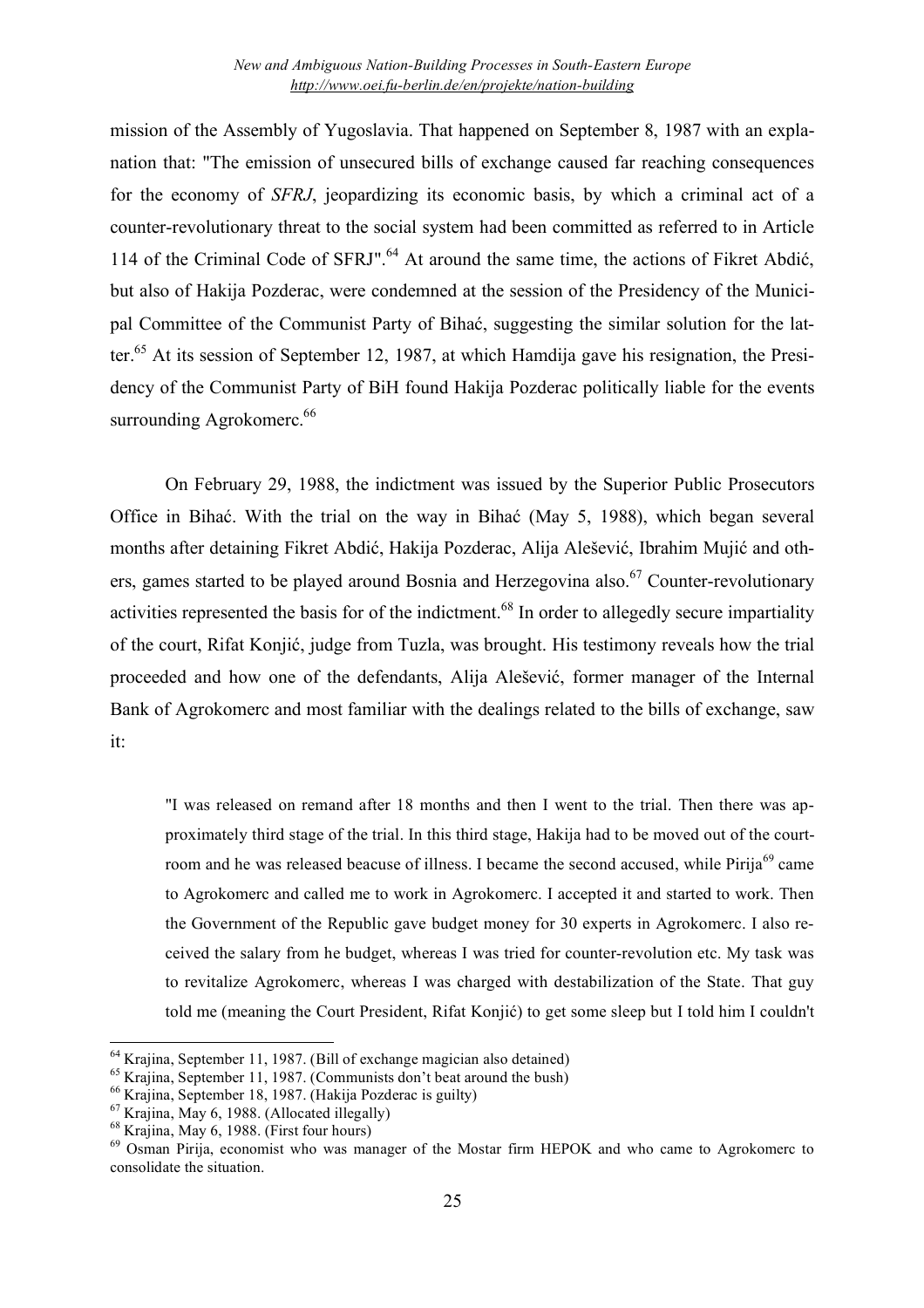because I was working at night in Agrokomerc. When I told to the Court President that I worked in Agrokomerc and that I was paid from the state budget, he told me to bring him relevant decision and that he would kiss my forehead if this was true. What was the point? The point was to weaken me physically for the trial, to remove Hakija, but he is wise and they wouldn't fool him, while Fikret let Zagreb lawyers go and hired Belgrade lawyers."

This is the third stage. Now, when I reflect to this, it was all preparation for this war. In this third stage the task of Fikret was to… Milošević issued an order and forgave debt to Agrokomerc. The money market reacted, because 80% of the debt was forgiven. Death penalty for Fikret was reversed and then the counter-revolution charges were dropped. This was Milošević's move. Milošević was the bank director. I was in the bank with him just like now with you. Even then, in my opinion, Fikret begins to work solely upon the orders from Belgrade. His task was to compromise the politicians in Bosnia and particular emphasis was given to Serbs. He interfered in it; he took Croats, Muslims, such as Raif Dizdarević, for instance. But, the point was to generate hatred among people against politicians who were from the Serb nation; that was his task."<sup>70</sup>

This long quotation, which contains certain vagueness, offers several important indications. Release of Hakija Pozderac, dropping charges pursuant to Article 114 of the Criminal Code of the Socialist Federal Republic of Yugoslavia, and taking over Abdić's defence by the team of Belgrade lawyers happened almost like in the movie. Indeed, the most intriguing thing is that the Yugoslav Money Market (JTN) actually forgave the debt to Agrokomerc although two years before that the JTN first wanted to convert the debt into extremely unfavourable, loan-sharking credit and then it was given up because the only solution was, as I stated, the court and conducting procedure against Abdić, Hakija Pozderac et al. One can only guess how and why this shift happened, at least until one of then leaders of the JTN begins to talk about this problem. But, it is important that it happened and that the "Agrokomerc scandal" was brought to an end. Alešević puts Slobodan Milošević into very interesting position, i.e., considers his role as central in the decision about the case and thereby setting Fikret Abdić free.<sup>71</sup> Another type of arguments about the third stage of the trial, as Alešević called it,

<sup>&</sup>lt;sup>70</sup> Interview with Alija Alešević, 9.11.2006<br><sup>71</sup> Since some very interesting information related to this collaboration go beyond the time limit included in this article, I will give several opinions in the conclusion, which corroborate the thesis on involvement of Slobodan Milošević in the whole case not only politically, but also financially,.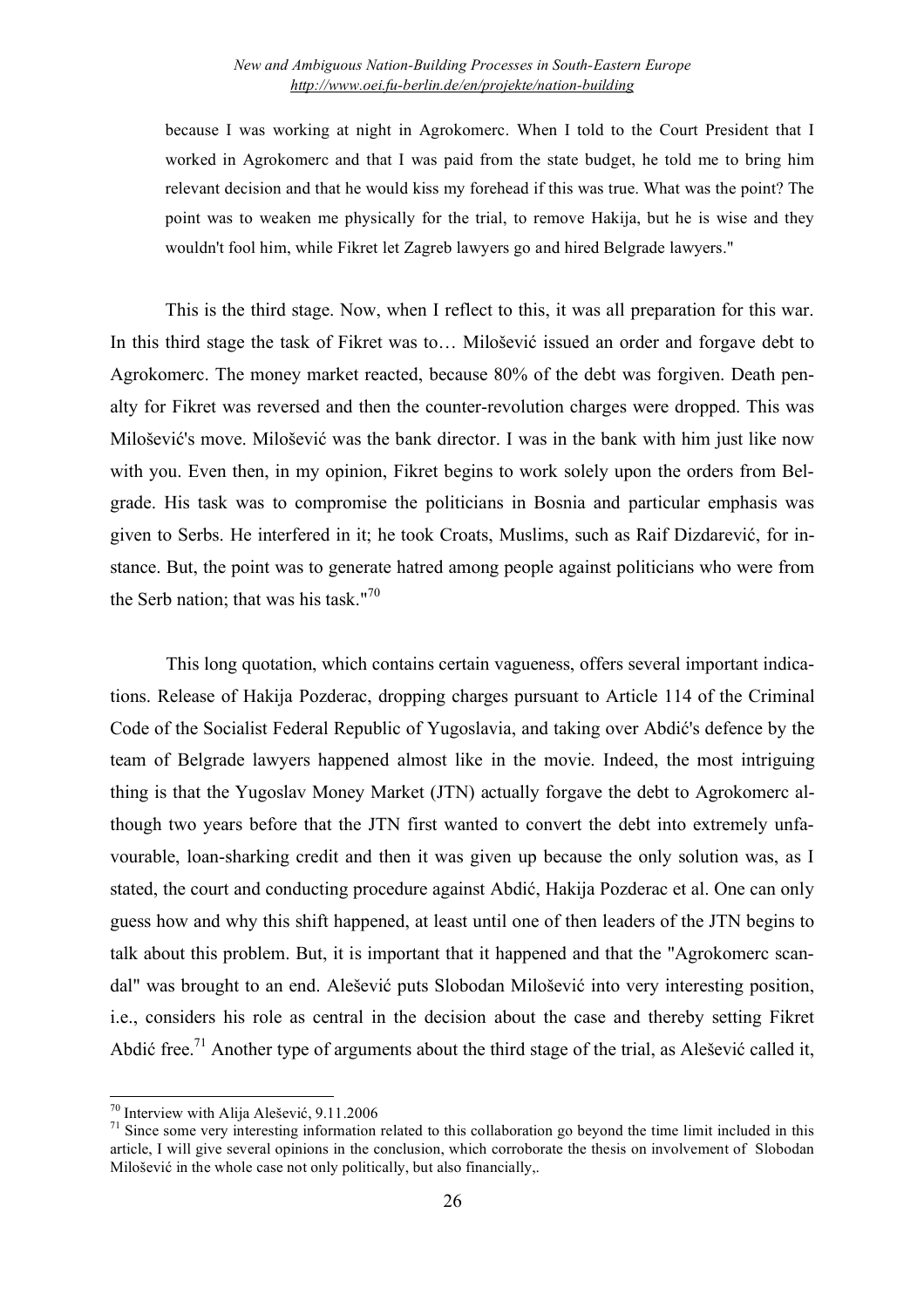was offered by the General Martin Špegelj. In his opinion, the top leaders of the Yugoslav National Army (JNA) was behind instigating a scandal. When Hamdija Pozderac was finally removed from power, Fikret Abdić was released, and the top of the Army immediately established close contacts with him (Špegelj: 2001, 97). This view was presented by a man who knew the situation in the JNA well as well as its methods, so his opinion should be considered as quite credible. Having in mind hitherto Abdić's collaboration with the top of the Army, one should not be surprised at all about his adherence to the new concept in which he received his "shire". Yet, the death of Hamdija Pozderac did not bring an end to this scandal because the trial began a month after his death, but it opened the opportunities not to go to the very end and therefore it facilitated the concept of Great Serbia to carry on with planned activities in relation to Bosnia and Herzegovina.

This thesis on the concept of Great Serbia and its interest in the "Agrokomerc scandal", which was generally accepted but not so much supported by the documents, was offered by a series of significant authors. Regardless whether they emphasized the top of the JNA as those who recruited Abdić or they emphasized Milošević's political clique, Abdić worked for the same goals just like these, at first sight two but actally one military-political group. The same as the General Nikola Ljubičić was behind Milošević's rise to power, he surely was involved in attracting Fikret Abdić for the ideas of Great Serbia. Taking into account the fact that Ljubičić, to all appearances, initiated destabilization of Agrokomerc and turned it in from the hands of the Army to the police for the purpose of removing Hamdija Pozderac from power. Thereby he, and the Army itself were involved in the whole story up to their ears.<sup>72</sup> This view is corroborated by the following quotation taken from Nihad Krupić, who was conducting certain researches on the role of the JNA in Abdić's behavior at the time of the scandal, before and after the democratic elections in 1990, but also during the war (1992-1995) in Bosnia and Herzegovina. He states:

"Then Yugoslav intelligence service contacted Fikret Abdić at the time when he was interrogated and imprisoned in Bihać prison. The following persons took part in the operational action *'Proboj 1'* (Breakthorugh 1)*,* i.e., recruiting Abdić to serve the Serbian Counterintelligence Service (KOS), and upon the order of Aleksandar Vasiljević: Major Čedo

<sup>72</sup> Dnevni avaz, 5.11.1997 (The Life and Death of Hamdija Pozderac 24)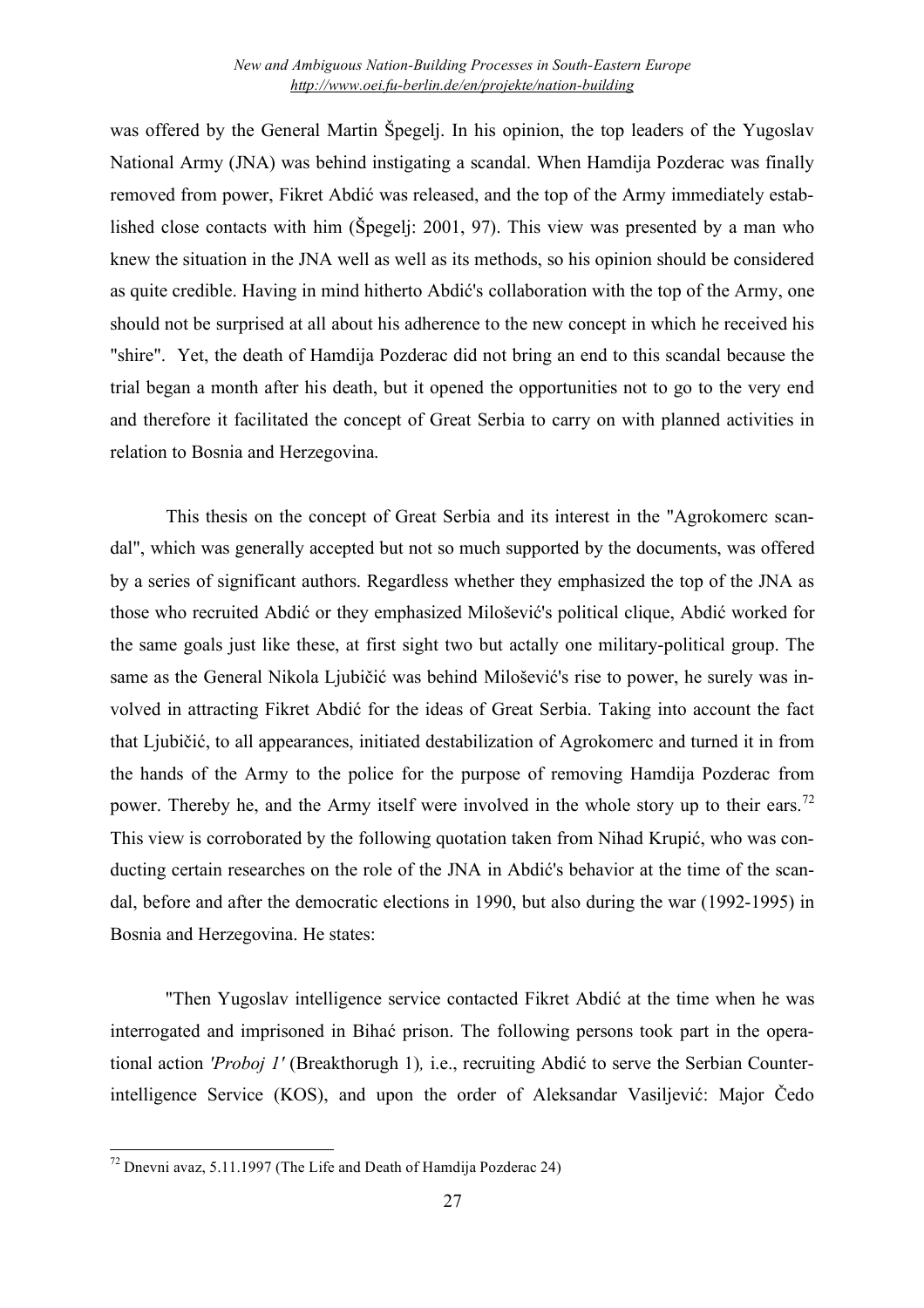Knežević, Liutenant-Colonel Smiljanić, Captain Miroslav Balan, and Vukašin Gledić. After being released from prison, Fikret Abdić agreed to work for KOS in the restaurant "Lovačka kuća" (Hunter's House) in Bihać."<sup>73</sup> I could not refrain from quoting this indication of the author, although he has not offered sources for this information in his text.<sup>74</sup>

Maybe the most illustrative and the most original explanation of this scandal was given by Alija Alešević:

"Look, Milošević wisely achieved 3-4 things by the Agrokomerc scandal. Number one, Hamdija 75 , being a chairman of the Constitutional-Legal Commission, was on his way as a person who would not allow constitutional changes including what happened later with the provinces. Hamdija wouldn't allow it. The first step was greater Serbia, i.e., Serbia without provinces. The second step was to make space for these radicals in Bosnia, meaning that some other people should be removed. And Fikret served to that purpose. I only do not understand why he never realized that this was final blow against Bosniaks. I can understand that one loves Agrokomerc, but when shells fall and civilians are killed... People do not matter to him.

The third thing – and the most dangerous one – that he wanted to achieve was to make the State to act aginst itself. The Bihać Bank, as a regional bank, was liquidated, meaning that suddenly thousands of private accounts and firms...Others fall beside Agrokomerc, do you follow me?! Simply, when someone imposes social issues to the people, when people don't know what they will eat the next day, then they start to bow their heads to a tank when it comes by. If the people have food and if they have money to buy a rifle, they will not move out of the way when a tank comes. I believe that his idea was to soften Krajina." <sup>76</sup>

## **The first multiparty elections and Fikret Abdić**

The position of Fikret Abdić in the process of the democratization of society and the first post-war multiparty elections in Yugolsavia was extremely interesting and significant. Because of renewal of multiparty system in Bosnia and Herzegovina, there were a lot of par-

<sup>&</sup>lt;sup>73</sup> Krupić, N. 2005, The Greatest Serb Pranks, www.bosnjaci.net (25.6.2007)<br><sup>74</sup> I e-mailed the author who at first told me that he would send me his phone number as soon as he would come to BiH (he does not live here anymore) so that we could exchange views and information. Unfortunately, he did

<sup>&</sup>lt;sup>75</sup> He means on Hamdija Pozderac  $^{76}$  Interview with Alija Alešević, 9.11.2006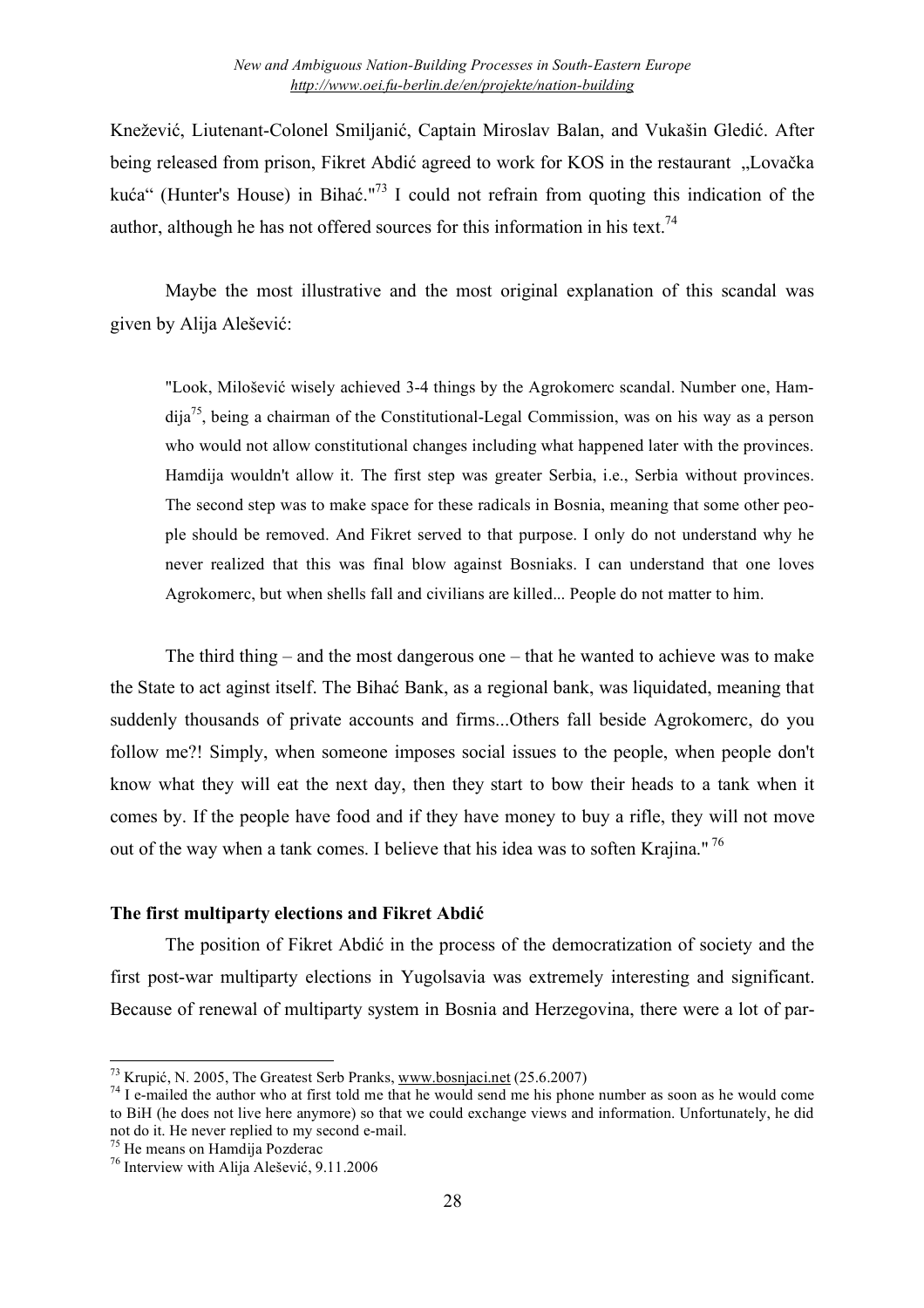ties that emerged and wanted Abdić's support so there were many delegations visiting Velika Kladuša in 1990 to win him for their political option. His reputation that he had been building until the "Agrokomerc scandal" became even bigger after he was released in October 1989, and his influence became more serious and stronger. After a lot of delay and haggling, he decided to join the Party of Democratic Action (SDA) which gathered Bosnian Muslims and was led by Alija Izetbegović, future president of the BiH Presidency and sacrosanct leader of the BiH Muslims.

After being detained in the fall of 1987, Abdić was described as a local despot, swindler and intriguer. The climax was charge with counter-revolution, which represented absolute negative image of a person in socialist countries. However, one needs to have in mind that these charges were brought at the time when the Yugoslav socialism was losing its breath and support of the people, so Abdić was not rejected *a priori*. On the contrary, the population of Bihać Krajina, especially of Velika Kladuša and Cazin still trusted him and believed in his innocence. It may be said that, actually, Abdić was at that time the central point around whom the Krajina population homogenized. There are countless facts that prove it. There are countless facts that show how the cult of the leader was built and well accepted by the local population, probably because of the matrix that was almost a genetic code here. I mean *"our righteous man"* who is *"alone against all"*, *"who was not understood"*, *"betrayed by own and foreign people"*, and so forth.

After the scandal started and after poor trial in Bihać that was carefully observed in Bihać Krajina (actually it was carefully observed in the whole state, and very intensively in Krajina), the magician from Velika Kladuša resurfaced as the only person who could change the bad situation in the region that was result of the scandal. Even the reputable economists began to talk about him in 1989 as the only savior and that this opinion was shared by the workers of Agrokomerc and the population of Cazin area<sup>77</sup> (Krajina, 17.2.1989). Shortly after, when it became more certain in mid-1989 that those accused in the scandal could be released, Abdić was acquiring messianic aura owing to his followers. His follower and a journalist of weekly magazine, Hans Ržehak, wrote: "It seems that Abdić zealously prepared some solutions in the prison." (Krajina, 27.10.1989) As naive as it sounds, people believed that this was

 $77$  Cazin area encompasses the municipalities Cazin and Velika Kladuša. It matches with the area where Agrokomerc had its plants and well-developed cooperation with the local population.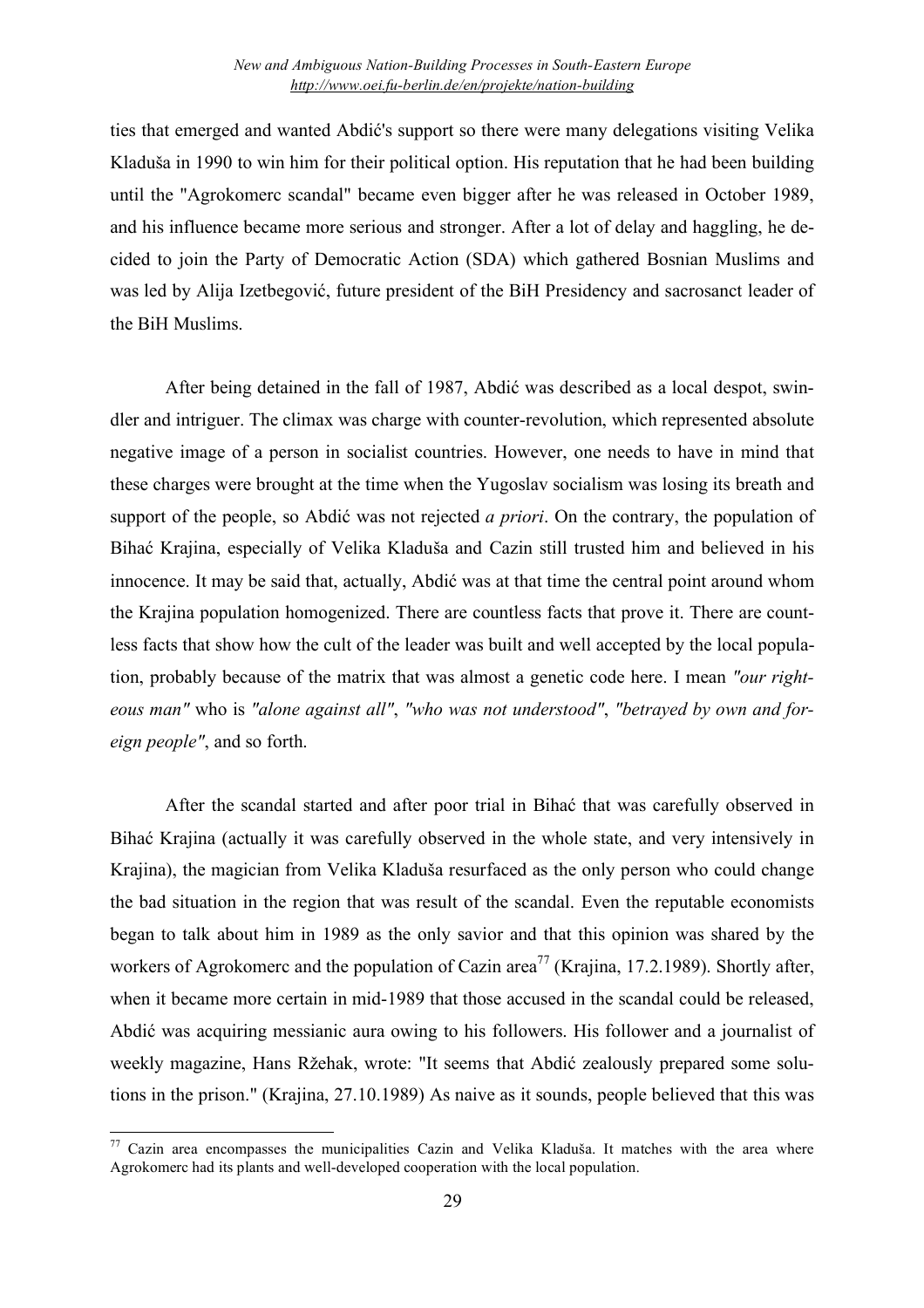true and that Abdić, beside working on his defence and all details of trial, was zealously finding solutions for economic problems that befell Krajina. He shoud have only get out of the prison and the progress would have been visible immediately.

The indicator that the release from detention and return to Velika Kladuša had the characteristic of a return of a saviour was the procedure on 26 October 1989, the day when the man number one from Krajina left Bihać prison. A crowd of people waited for Abdić's release in front of the prison and then the long line of cars went toward Velika Kladuša, which is around 60 km away. On the way, the people, obviously satisfied and happy, welcomed and waved both to the cars and the free man. Upon arrival to Kladuša, Abdić first reported to work [*sic*], visited factory plants and then held press conference in his brother's house (his brother died some time earlier), probably partly exhausted because of all happenings around the scandal and trial in Bihać. To make the situation more accentuated, stronger and more emotional, the red carpet was rolled out for Abdić before he went out of the car and walked on Kladuša ground. The welcome was at such level which only Tito had had at the time of his rule over Yugoslavia. Therefrom one can see the significance of events/persons in history and their impact on historical processes. Few people in this small town could have further thoughts about Abdić as an ordinary person, but not only here. He was becoming a charismatic person throughout the country and somebody who is removing all obstacles on his path. He received such sympathies in Muslim population that very few Muslim socialist leaders had.

The beginning of pre-election campaign of the SDA was in Velika Kladuša (Krajina, 21.9.1990). In the area which accommodated around 200,000 people from all over  $BiH^{78}$ , a huge stage was set and decorated with folklore motives, including the statue of Mujo Hrnjica as a central figure of that Bosnian-Muslim mosaic. That symbolic level of showing unity of Muslims, where a horse mounted hero from Krajina gathers and connects fragments around himself, also happened at the practical level. The central figure that delivered speech and addressed to the gathered crowd was Fikret Abdić, although he gave speech after the party president Izetbegović. Abdić got huge ovations and undivided sympathies (Brka, 2007, 170). Several days before this event held on 15 September 1990, it was allegedly not clear for

 $^{78}$  There were several buses that arrived from Sandžak (which is not part of BiH, but there is historical and strong connection between this region, which is divided between Serbia and Montenegro, and BiH). Novi Pazar Sandžak was integral part of Bosnian Province for several centuries. Even today, the majority of the population in Sandžak are Bosniaks.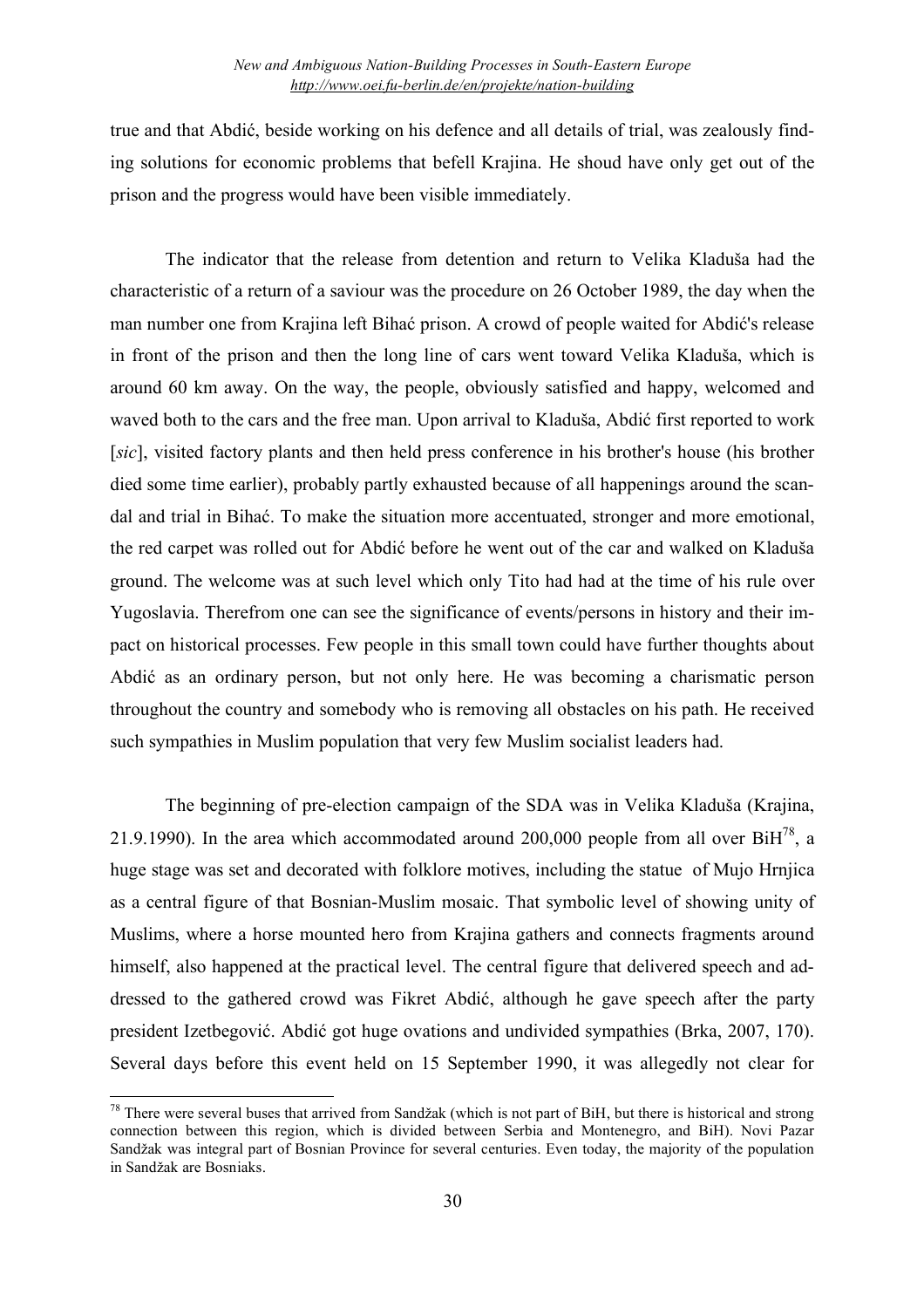which political option Abdić would opt, and so he actually then made public his joining the  $SDA.<sup>79</sup>$ 

After this event, Abdić's party activity was not so significant. He used to appear unannounced at party meeting, convention or press conference and then provide his opinion on certain issue (Krajina: 12.10.1990). Of course, he participated at the events organized in Krajina municipalities along with other SDA leaders (Krajina: 26.10.1990). After the event in Kladuša, there was a discord in the SDA, when dissatisfied political dissident who had lived in Switzerland for a long time, Adil Zulfikarpašić, and the professor of the Sarajevo University, Muhamed Filipović, left the party and established the MBO (Muslim-Bosniak Organization). Negotiations on reconciliation and putting the new party under the authority of the SDA, that were conducted in Tešanj on 23 September 1990, five days after establishment of the MBO and eight days after the event in Kladuša, did not help return of outlaws (Brka: 2007, 175). This was a conflict between Muslims and Bosniaks that originated because, as it was officially told, economic megalomania and unfounded promises given by the SDA leaders, especially Fikret Abdić (Krajina: 26.10.1990). Another not less important reason, and I would say even more important, is an opinion of the MBO leaders that the SDA went to rightwing direction and to the religious fanaticism and fundamentalism (Brka: 2007, 177). However, regardless of the reasons in question, this political turmoil opened a lot of issues, some of them essential (the name of a nation) when it comes to nation building. The Kladuša event was described by a founding member of the SDA, Osman Brka, as a watershed and the event that established political relations which would remain unchanged long after (Brka: 2007, 177). However, Brka was right about one thing: the SDA was and has remained the most important political party of Bosniaks, while pluralization processes have still been going on. It was done in Bihać Krajina at the most scrupulous level, mostly owing to the political activity of Fikret Abdić.

#### **Conclusion**

The time of changes is woven of quick and strong events that are the main factors and carriers of new meanings. Such was the period from 1987 to 1990 in Yugoslavia/BiH. There

 $79$  This details also speaks about building a myth of a person. It would be logical to ask the following: if it was not known until the last minute whether Abdić would become an SDA member, why Kladuša was chosen as a starting point for pre-election campaign, i.e. the place that could "breath" upon Abdić approval.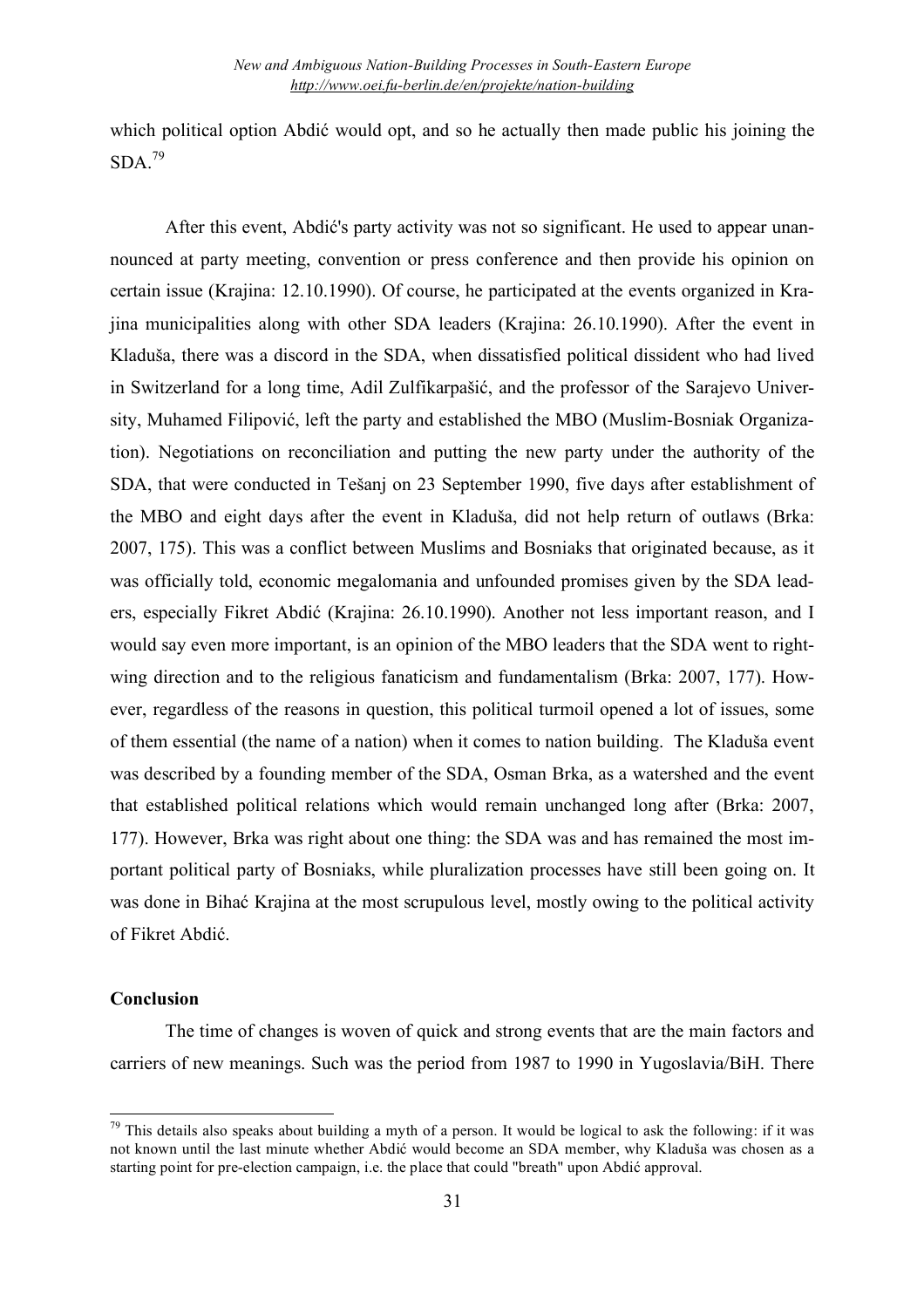were several important processes that went on in Yugoslavia and affected each other. At that time, among other processes in BiH, there was national homogenization of three constituents of Bosnian state. Beside homogenization of Muslims/Bosniaks which, I believe, happened naturally on the grounds of religion, there was a series of reversals which were breaking the process of nationalizing culture, tradition and history, and which where leading united political action to blind alley.

It was very much noticeable in Bihać Krajina through the political contribution to the homogenization, and in the post-1992 period to the fragmentation of the Bosniak nation. In both cases the regional identity, i.e., its experience and presentation, had decisive impact. From the position wherein the social grouping of Krajina society was determined by the space where "the voices could be heard and voices of the ancestors remembered" (Roško, 2003, 260.), this society went to the position of the factor integrating the broader community. Thereby is actually confirmed the view that a regionalism can act both in the process of separating layers of collectivity and in its integration, i.e., keeping the national project alive and vital (Lofgren, 1989, 18).

Following the development of Agrokomerc it is visible to detect ways in which supranational Yugoslav identity moved among Krajišniks. Leaving traditional society Bosnian muslims (Bosniaks), under influence of modernization, took yugoslavism as a something natural (Spehnjak – Cipek: 2007, 283). Industrialization and urbanization gave them possibility to participate with others on same level. Among Krajišniks it was spread vigorously. Reasons were very simple. Yugoslav socialist system, according to leadership, "starts to show its supremacy" and they tried to emphasis it through every action they made. It has reflections, especially among societies which were in transition from traditional to modern, such society of Bihaćka krajina was. Success of some domestic factory directly helped to socialism and yugoslavism. Success of Agrokomerc was so huge that it gave to yugoslav ideology a lots of credit. It was, in psychology of ordinary people, only way Yugoslavia (and they with their homeland) can go. That's why among Bosniaks were a big number of those who came out as Yugoslavs (Spehnjak – Cipek: 2007, 283). Material culture, therefore, influenced on collective psychology to accept new cultural forms as own.

"Agrokomerc Affair" in 1987. opens the door for different thinking. It helped new beginning of forgotten antagonism between periphery and centre. Regionalism was, once again,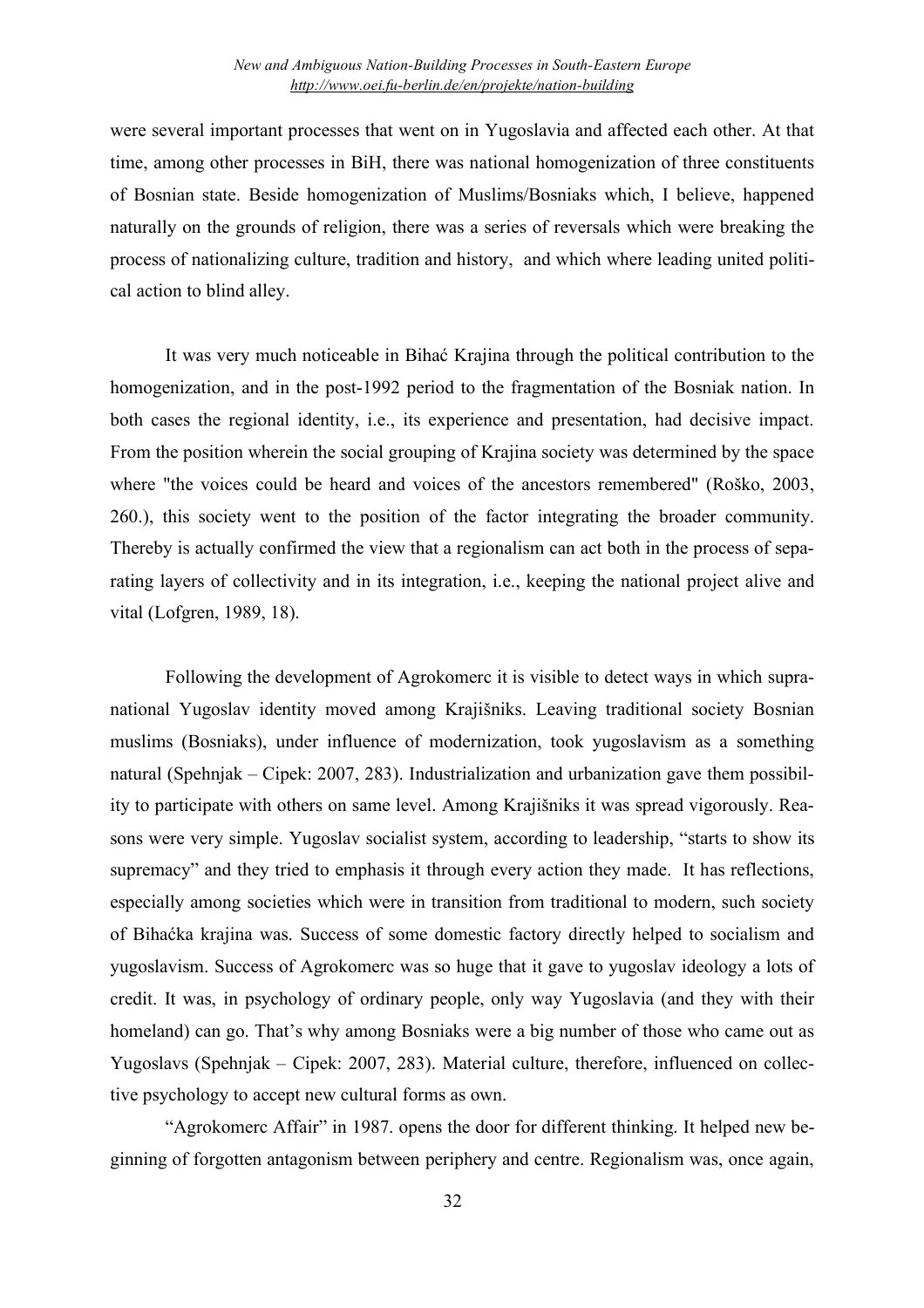prime collective identification, with almost the same essence it has in history (rejection, negligence, conspiracy etc). Thus, democratization which started in second half of eighties dealt with "Agrokomerc Affair" in many ways. From economic and legal fields this case was bring to cultural and national (not without reason) and became one of the top issues. Changed perspective of Krajišniks was strongly emphasized on SDA pre-election rally in 1990. Rejected history and heroes (from Othoman rule) came back; regional identity was connected to Islam, Bosnian muslims and new/old values; Yugoslavism represented fake and forced identification.

However, neither of those processes in Bihaćka krajina never ended or died. Regional, national and supranational identity flows inside contemporary society like it flowed 15 or 20 years ago. War between Bosniaks in Bihaćka krajina during war in BiH (1992 – 1995) had significance for identity comprehension and it was, partly, war for identity. Director of Agrokomerc and Serbian politics, again, had main roles in it.

## **Sources and Literature**

## *A. SOURCES*

## *a.) Archive material Archives of Bosnia and Herzegovina in Sarajevo (ABH)*

- 1. Fond Izvršno vijeće SR BIH (IV BiH) (Fund of the Executive Council of the Socialist Republic of BiH)
- 2. Fond Izvršno vijeće SR BiH, Strogo pov. (IV BiH) (Fund of the Executive Council of the Socialist Republic of BiH, Top Secret)
- 3. Fond CK SK BiH (Fund of the Central Committee of the Communist Party of BiH)

#### *Archives of the Federation of Bosnia and Herzegovina (AFBH)* 4. Fond Mikulić Branko (MB) (Fund Mikulić Branko)

## *b.) Published sources*

5. **Vereni, P.** 2000. Os Ellin Makedonas: Autobiography, memory and national identity in Western Greek Macedonia, in: Jane K. Cowan (ed.) *Macedonia: The Politics of Identity and Difference*, Pluto Press, 47-67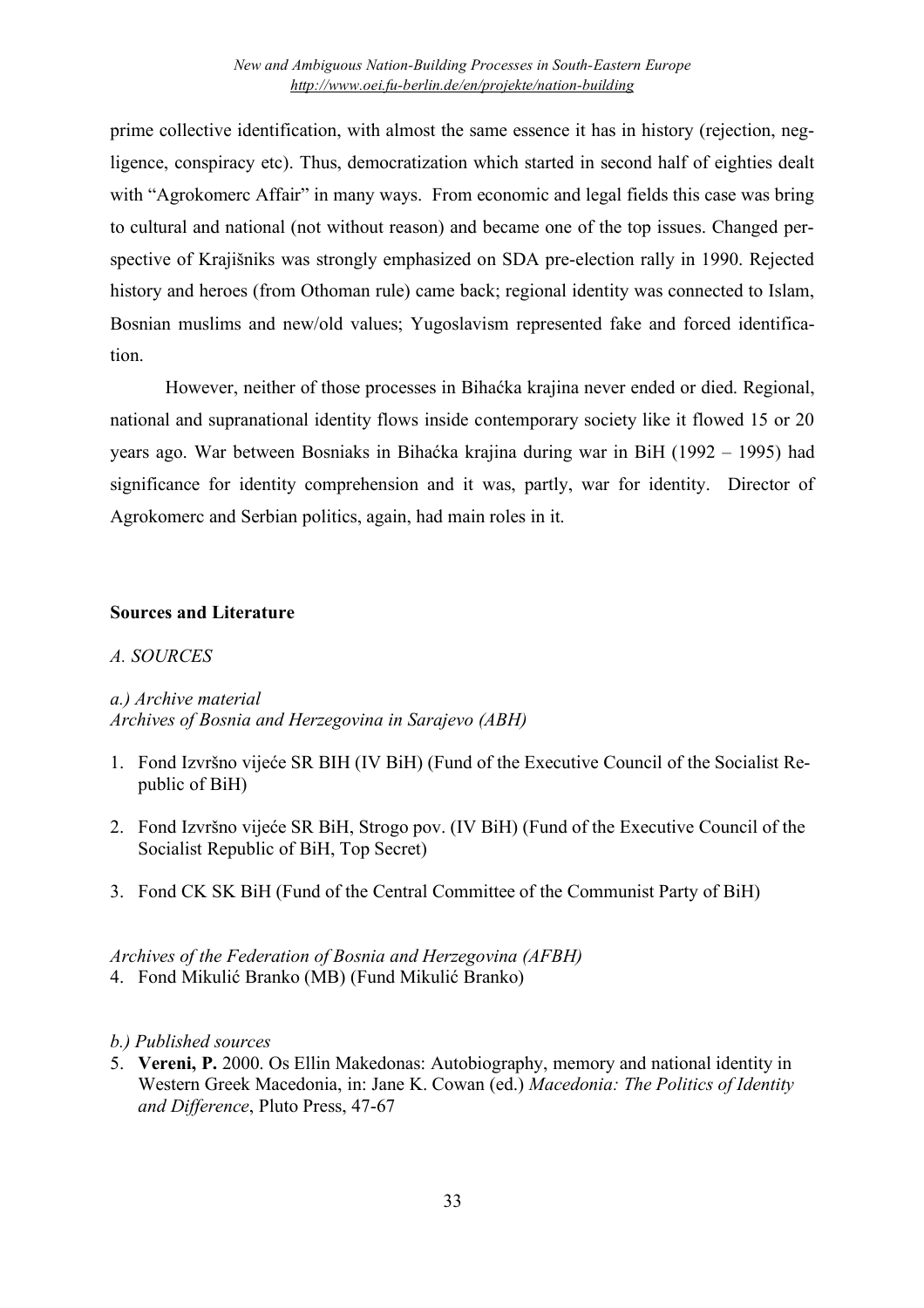- 6. 7. sjednica CK SK BiH (1987), CK SK BiH NIŠRO Oslobođenje, Sarajevo (7. session of the Central Committee of the Communist Party of BiH)
- 7. 10. sjednica CK SK BiH (1987), CK SK BiH NIŠRO Oslobođenje, Sarajevo (10. session of the Central Committee of the Communist Party of BiH)
- 8. 15. i 16. sjednica CK SK BiH (1988), CK SK BiH NIŠRO Oslobođenje, Sarajevo (15. and 16. sessions of the Central Committee of the Communist Party of BiH)
- *c.) Interviews (oral history)*
- 1. Interview with Enver Ramić, Sarajevo (12.9.2006)
- 2. Interview with Alija Alešević, Velika Kladuša (9.11.2006)
- 3. Interview with Ismet Hrle, Cazin (31.10.2007)
- 4. Interview with Mujo Koštić, Sarajevo ( 28.6.2007)
- 5. Interview with Fikret Čelebić, Bihać (28.8.2007)

## B. LITERATURE

## *a.) Books*

- 2. **Brka**, Osman 2007: SDA. Ljudi i događaji u političkom pokretu Bošnjaka. Sarajevo: Vijeće kongresa bošnjačkih intelektualaca
- 3. **Brubaker,** Rogers 1996: Nationalism Reframed. Nationhood and the national question in the New Europe: Cambridge University Press
- 4. **Carbonel**, Charles-Olivier 1999: Istoriografija. Beograd: Plato XX vek
- 5. **Đurđev**, Branislav 2002: Na zastarelim stranputicama. Sarajevo: SPKD Prosvjeta
- 6. **Gaarder**, Jostein. 2003: Sofijin svet. Beograd: Geopoetika
- 7. **Gross**, Mirjana 1996: Suvremena historiografija. Korijeni, postignuća, traganja. Zagreb: Novi libar
- 8. **Anđelić**, Neven 2005: Bosna i Hercegovina. Između Tita i rata. Beograd: Samizdat B92
- 9. **Bilandžić**, Dušan 2006: Povijest izbliza. Memoarski zapisi 1945. 2005. Zagreb: Prometej
- 10. **Dodik**, Petar 2003: Uspon i pad "Agrokomerca". Sarajevo: DES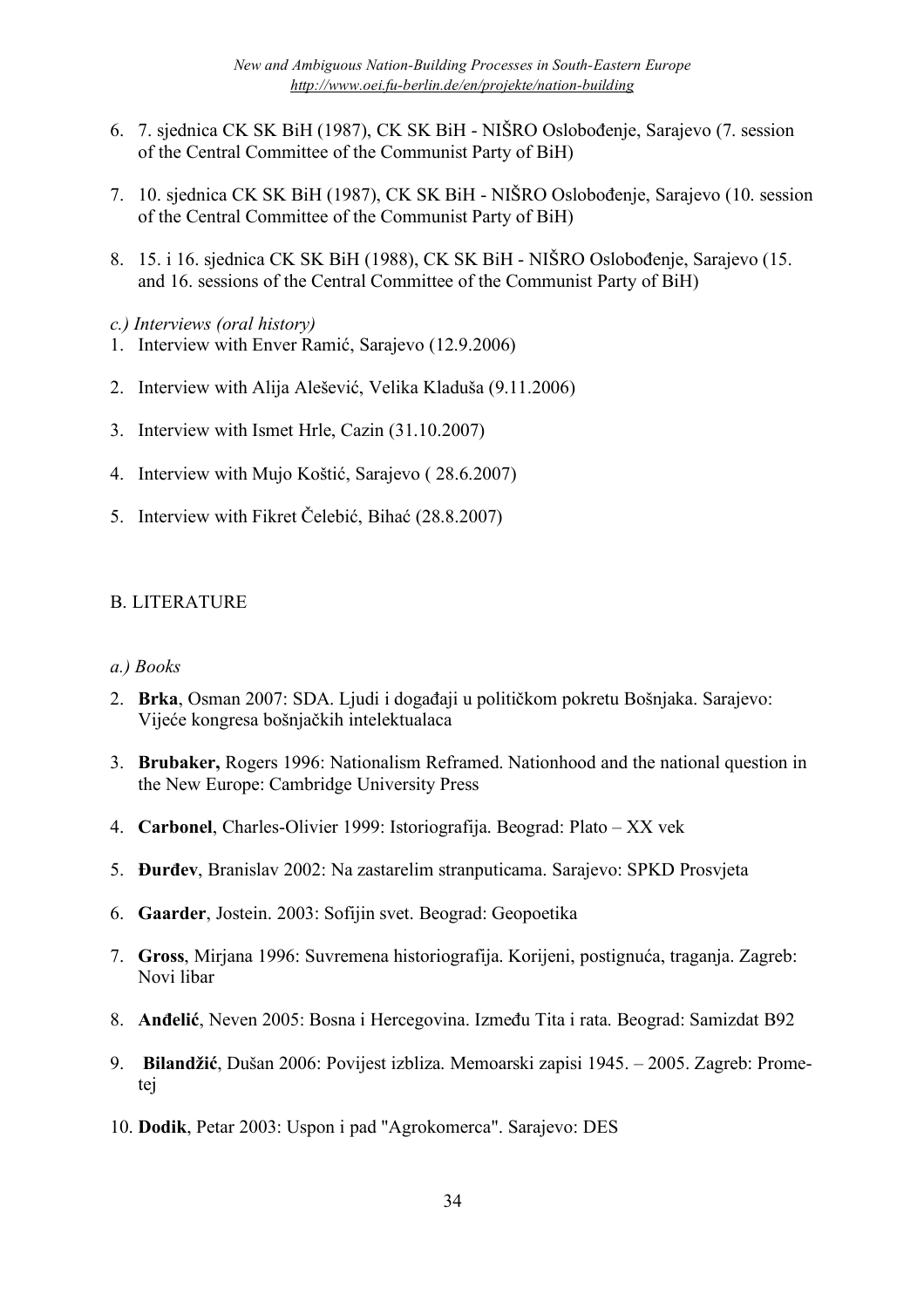- 11. **Ekmečić**, Fadil 1998: Bosanac Rene Pelletier (pravnik, književnik, povjesničar, diplomata,slikar, profesor), Paris: Naša djeca
- 12. **Mamula**, Branko: 2000: Slučaj JugoslavijaPodgorica: CID
- 13. **Roško**, Zoran 2002: Paraonidnije od ljubavi, zabavnije od zla. Zagreb: MD naklada
- 14. **Špegelj**, Martin 2001: Sjećanje vojnika. Zagreb: Znanje
- 15. **Uzelac**, Milan 2005: Ono malo istine. London-Sarajevo: Bosanska pošta AS
- 16. **Wehler**, H.U. 2002: Nacionalizam. Novi Sad: Svetovi
- *b.) Articles*
- 17. **Barth**, Frederic 1969: Introduction. In: Barth, F. (ed.), Ethnic Groups and Boundaries. Boston: Little, Brown and Company
- 18. **Boneta**, Žarko Banovac, Boris 2007: Religioznost i nacionalizam na hrvatskoj periferiji veliki scenariji za male zajednice*.* Migracijske i etničke teme 23 (3), 163 – 184.
- 19. **Cigar**, Norman 1994: Serbia's Orientalists and Islam: Making Genocide Intellectually Respectable. Islamic Quarterly, 38 (3), 70 – 147
- 20. **Elwert**, George 1995, "Boundaries, Cohesion and Switching" U: Brumen, B. Šmitek Z. Muršić, R. Ramšak, M. (eds), *MESS, Mediteranean Ethnological Summer School*, Slovene Ethnological Society, Ljubljana
- 21. **Krupić**, Nihad 2005, "Deset najvećih srpskih podvala", www.bosnjaci.net , Posljednji pristup: 25.6.2007.
- 22. **Lofgren**, Orvar 1989: The Nationalization of Culture. In: Ethnologia Europea 19: 5-23.
- 23. **Marijan**, Davor 2003: "Jedinstvo" poljednji ustroj JNA, Polemos 6: 11 47
- 24. **Milenković**, Pavle 2001: Fernan Brodel i dugo trajanje. http://www.komunikacija.org.yu/komunikacija/casopisi/sociologija/XLIII\_1/d003/docum ent , Posljednji pristup: 4.4.2005.
- 25. **Pavlović**, Dušan 1998: "Srpska nacionalna politika od 1986. do 1991. godine" http://www.komunikacija.org.yu/komunikacija/casopis/sociologija/XL\_3/CI02/document , Posljednji pristup: 2.4.2008.
- 26. **Spehnjak**, Katarina Cipek, Tomislav 2007: "Disidenti, opozicija i otpor Hrvatska i Jugoslavija", Časopis za suvremenu povijest 2/2007: 255 – 297.